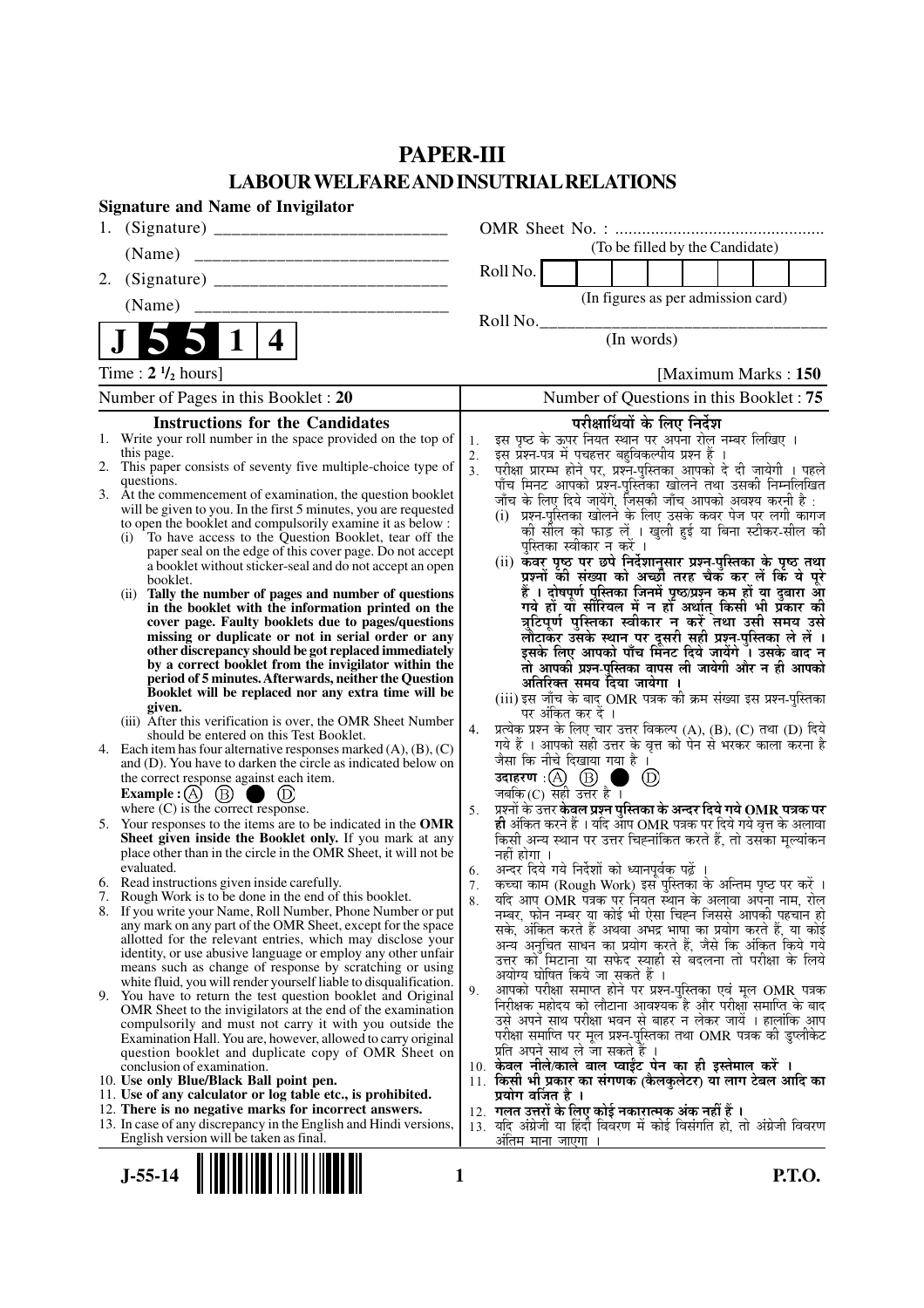# **LABOUR WELFARE AND INSUTRIAL RELATIONS Paper – III**

**Note :** This paper contains **seventy five (75)** objective type questions of **two (2)** marks each. **All** questions are compulsory.

- **1.** According to Henry Fayol, which of the following statements is correct ?
	- (A) Management is a part of Administration.
	- (B) Administration is a part of Management.
	- (C) There is no difference between Management and Administration.
	- (D) There is great difference between Management and Administration.
- **2.** Which of the following is a long term plan regarding enterprise objectives, course of action and allocation of resources ?
	- (A) Mission (B) Strategy
	- (C) Policy (D) Programme
- **3.** The tests to assess a person's ability to undertake a particular type of work or to learn particular skills are called
	- (A) Aptitude tests
	- (B) Knowledge tests
	- (C) Intelligence tests
	- (D) Attitude tests
- **4.** Match the following styles related to managerial grid :

| Paper-III           |              |                     |                     | $\overline{2}$ |           | <b>J-55-14</b>                         |
|---------------------|--------------|---------------------|---------------------|----------------|-----------|----------------------------------------|
| iii<br>(D)          | $\mathbf{1}$ | $\ddot{\mathbf{i}}$ | iv                  |                | (D)       | Increased union membership.            |
| iii<br>(C)          | Ť            | 1V                  | $\mathbf{ii}$       |                | (C)       | Decreased managerial militancy.        |
| (B)<br>$\mathbf{1}$ | iii          | 1V                  | ii                  |                | (B)       | Strong union leadership.               |
| iv<br>(A)           | iii          | $\mathbf{1}$        | $\mathbf{ii}$       |                |           | workers' unions.                       |
| (a)                 | (b)          | (c)                 | (d)                 |                | (A)       | Weak bargaining power of               |
| <b>Codes:</b>       |              |                     |                     | 8.             |           | The New Economic Policy led to:        |
| (d) $9, 9$          |              |                     | iv. Task Management |                | (D)       | <b>Standing Labour Committee</b>       |
|                     |              |                     | Management          |                | (C)       | <b>Industrial Tribunal</b>             |
| (c) $9, 1$          |              |                     | iii. Country Club   |                | (B)       | Wage Board                             |
| (b) $1, 1$          |              |                     | ii. Team Management |                | (A)       | National Commission on Labour          |
|                     |              |                     | Management          |                | disputes? |                                        |
| (a) $1, 9$          | 1.           |                     | Impoverished        |                |           | machinery for settlement of industrial |

- **5.** Match the following : (a) Business Process Reengineering i. C.K. Prahallad and Gary Hamel (b) Core **Competence** ii. Chris Argyris (c) Balanced Score Card iii. Michael Hammer and
	- James Champy (d) Learning Organization iv. Robert S. Kaplan and
		- David P. Norton

|     | (a)           | (b) | (c) | (d) |
|-----|---------------|-----|-----|-----|
| (A) |               | 11  | 111 | iv  |
| (B) | iv            | iii | ii  | i   |
| (C) | $\mathbf{ii}$ |     | 111 | iv  |
| (D) | iii           |     | iv  | ij  |

- **6.** Which of the following is not the characteristic of a transformational leader ?
	- (A) Inspiring by communicating high expectations.
	- (B) Promoting intelligence and rationality.
	- (C) Treating employees individually.
	- (D) Avoiding making decisions.
- **7.** Which of the following is a machinery for settlement of industrial disputes ?
	- (A) National Commission on Labour
	- (B) Wage Board
	- (C) Industrial Tribunal
	- (D) Standing Labour Committee
- **8.** The New Economic Policy led to :
	- (A) Weak bargaining power of workers' unions.
	- (B) Strong union leadership.
	- (C) Decreased managerial militancy.
	- (D) Increased union membership.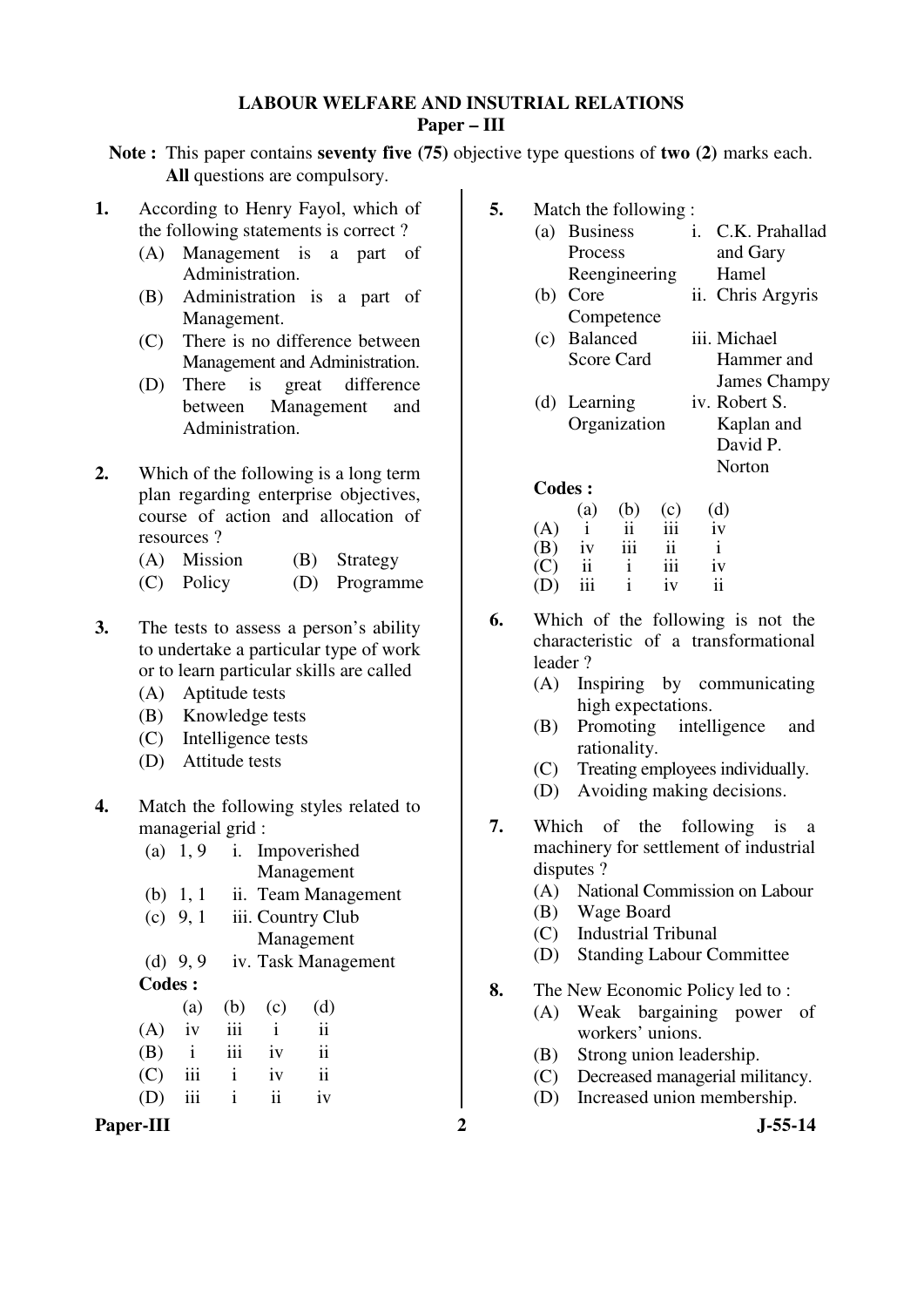# श्रमिक कल्याण एवं औद्योगिक संबंध

## ¯ÖÏ¿®Ö¯Ö¡Ö **– III**

सूचना: इस प्रश्नपत्र में पचहत्तर (75) बहु-विकल्पीय प्रश्न हैं । प्रत्येक प्रश्न के दो (2) अंक हैं । सभी प्रश्न अनिवार्य हैं ।

- 1. हेनरी फेयोल के अनुसार निम्नलिखित में से कौन सा कथन सही है $\overline{?}$ 
	- $(A)$  प्रबंधन, प्रशासन का एक भाग है।
	- $(B)$  प्रशासन, प्रबंधन का एक भाग है ।
	- $(C)$  प्रबंधन तथा प्रशासन में कोई अन्तर नहीं है ।
	- $(D)$  प्रबंधन तथा प्रशासन में बहत बड़ा अन्तर है।
- 2. <u>उद्यम के उद्देश्यों. कार्य पद्धति तथा संसाधनों के</u> <u>विनिधान के संबंध में निम्नलिखित में से कौन</u> सी एक दीर्घकालीन योजना है ?
	- $(A)$  मिशन  $(B)$  रणनीति
	- (C) नीति (D) कार्यक्रम
- 3.  **किसी विशेष प्रकार के कार्य को करने या** किसी कौशल विशेष को सीखने की एक व्यक्ति की <u>क्षमता का आकलन करने वाले परीक्षण को क्या</u> कहते हैं ?
	- $(A)$  अभिक्षमता परीक्षण
	- $(B)$  ज्ञान परीक्षण
	- (C) बुद्धि परीक्षण
	- (D) अभिवृत्ति परीक्षण
- 4. प्रबंधकीय ग्रिड से संबंधित निम्नलिखित शैलियों को समेलित कीजिए :
- $(a)$  1, 9 i.  $\frac{1}{2}$  i  $\frac{1}{2}$ (b)  $1, 1$  ii. टीम मैनेजमेंट  $(c)$  9, 1 iii. कंटी क्लब मैनेजमेंट  $(d)$  9,9 iv. टास्क मैनेजमेंट 󜅐ݟ **:**  (a) (b) (c) (d) (A) iv iii i ii (B) i iii iv ii (C) iii i iv ii  $(D)$  iii i ii iv
- **J-55-14 3 Paper-III**
- **5.** निम्नलिखित को सुमेलित कीजिए :
	- $(a)$  बिजनेस प्रोसेस रीडंजिनियरिंग i. सी के प्रहलाद तथा गेरी हैमेल
	- (b) कोर कंपीटेंस ii. क्रिस आर्गिरिस
	- (c) बैलेंस्ड स्कोर कार्ड iii. माइकेल हैमर तथा जेम्स कैम्पी
	- $(d)$  लर्निंग आर्गेनाइजेशन iv. राबर्ट एस. कप्लान तथा डेविड पी नार्टन

# 󜅐ݟ **:**

|     |          |                 | (a) (b) (c) (d) |              |
|-----|----------|-----------------|-----------------|--------------|
|     |          |                 | $(A)$ i ii iii  | iv           |
|     |          | $(B)$ iv iii ii |                 | $\mathbf{i}$ |
|     | $(C)$ ii | i               | iii             | iv           |
| (D) |          | iii i           | iv              | ii           |

- **6.** निम्नलिखित में से कौन एक रचनांतरणपरक नेता का अभिलक्षण नहीं है  $\overline{v}$ 
	- (A) बड़ी-बड़ी उम्मीदें देकर प्रेरित करना ।
	- (B) बुद्धि और विवेक को प्रोत्साहन देना ।
	- (C) कर्मचारियों से व्यष्टि-रूप में व्यवहार  $\overline{a}$
	- (D) निर्णय लेने से बचना ।
- 7. निम्नलिखित में से कौन सा औद्योगिक विवादों का निपटारा करने का संघटन है ?
	- $(A)$  राष्ट्रीय श्रम आयोग
	- (B) मजदूरी बोर्ड
	- (C) औद्योगिक ट्रिब्यूनल
	- $(D)$  स्थायी श्रम समिति
- **8.** ®Ö¾Öß®Ö †ÖÙ£ÖÛú ®Öß×ŸÖ Ûêú ÛúÖ¸üÞÖ ×®Ö´®Ö×»Ö×ÜÖŸÖ ´Öë से क्या हुआ ?
	- $(A)$  श्रम संघ की सौदेबाजी की शक्ति कमजोर होना ।
	- $(B)$  युनियन नेतृत्व का सशक्त होना ।
	- $(C)$  प्रबंधकीय लड़ाकुपन में ह्रास होना ।
	- (D) यनियन की सदस्य संख्या में वृद्धि ।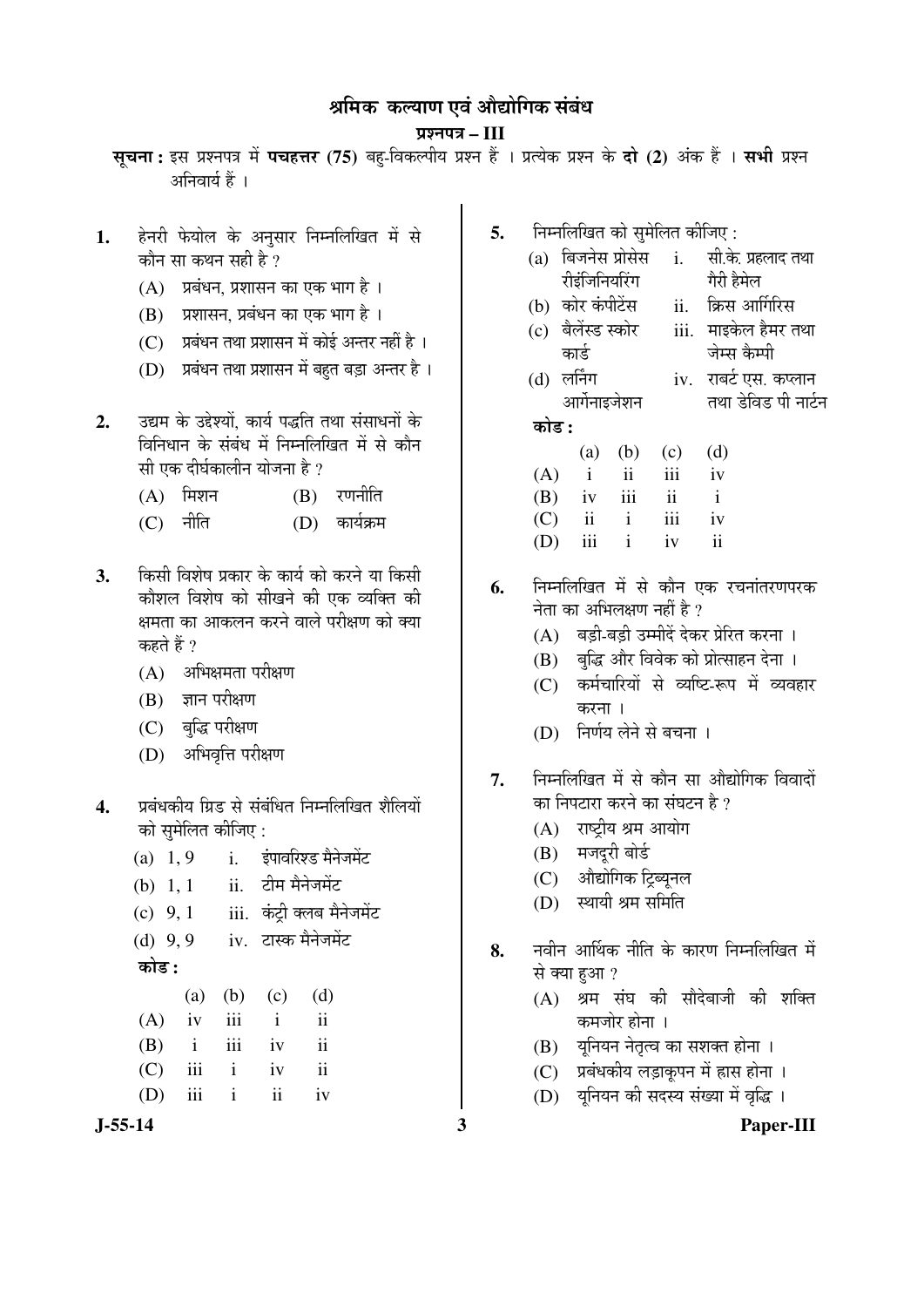- **9.** Who was the first President of the Indian Federation of Labour ?
	- (A) M.N. Roy<br>(B) Jamna Da
	- (B) Jamna Das Mehta
	- R.S. Ruirkar
	- (D) V.V. Giri
- **10.** Which Article of the Indian Constitution guarantees 'just and humane conditions of work and maternity relief' ?
	- (A) Article 41 (B) Article 42<br>(C) Article 43 (D) Article 45
	- $(C)$  Article 43
- **11.** A Certifying Officer under the Industrial Employment (Standing Orders) Act enjoys all powers of a Civil Court under the section 345 of Cr. P.C., 1973 for purposes of<br>(A) receiving evidence.
	- $(A)$  receiving administering oaths but not for enforcing the discovery or production of documents.
	- (B) receiving evidence, administering oaths, enforcing attendance of<br>witnesses and/or compelling compelling discovery/production of documents.
	- (C) receiving evidence, enforcing attendance compelling discovery/production of documents, but not enforcing attendance of witnesses.
	- (D) None of the above.
- **12.** 5 'S' Japanese Model is associated with  $(A)$ 
	- (A) Quality Management<br>(B) Cost effective activiti
	- Cost effective activities
	- (C) Housekeeping
	- (D) All the above
- **13. Assertion (A) :** Labour migration been accentuated by globalization.
	- **Reason (R) :** Low unionization is both a cause and an outcome of migration.

- $(A)$  Both  $(A)$  and  $(R)$  wrong.
- (B) (A) is right and (R) validates  $(A).$
- (C) (A) is wrong, but (R) is right.<br>(D) (A) is right, but (R) does n
- $(A)$  is right, but  $(R)$  does not validate (A).
- **Paper-III 4 J-55-14**
- **14.** According to Robert F. Hoxie, the 'Business Unionism' is also known as
	- (A) Friendly Unionism
	- (B) Uplift Unionism
	- (C) Predatory Unionism
	- (D) Bread and butter Unionism
- **15.** Which of the following designations was suggested by the Royal Commission on Labour in its report ? (A) Welfare Officer
	-
	- (B) Labour Officer<br>(C) Personnel Offic Personnel Officer
	- (D) All the above
- **16.** Which of the following statements about the role of Government in Industrial Relations in India is not true ?<br>(A)
	- The Government Continues to play a controller's role.
	- (B) The Government moved away from the controller's role to enabler's role.
	- (C) The Government is generally reticent, if not reluctant, to dole out administrative clearances<br>for lay offs. closures, or lay offs, closures, or retrenchment.
	- (D) The Government has hardly made any efforts to shift its<br>emphasis from conflict emphasis resolution to conflict avoidance.
- **17.** Which of the following states pioneered the practice of setting up of 'Labour Lokadalats' for the speedy disposal of industrial disputes ? (A) Haryana (B) Gujarat
	- (C) Maharashtra (D) Punjab
- **18.** Which of the following principles were taken into account while formulating the Model Grievance Procedure ?
	- a. Conformity with the existing legislation.
	- b. Make the grievance handling machinery simple.
	- c. Make the grievance handling machinery expeditious.
	- d. Designating the authorities to be contacted at various levels of grievance procedure.<br>
	(B) Only a (B)
	- (A) Only a (B) a and b<br>(C) a, b and c (D) a, b, c a
	- (D) a, b, c and d
		-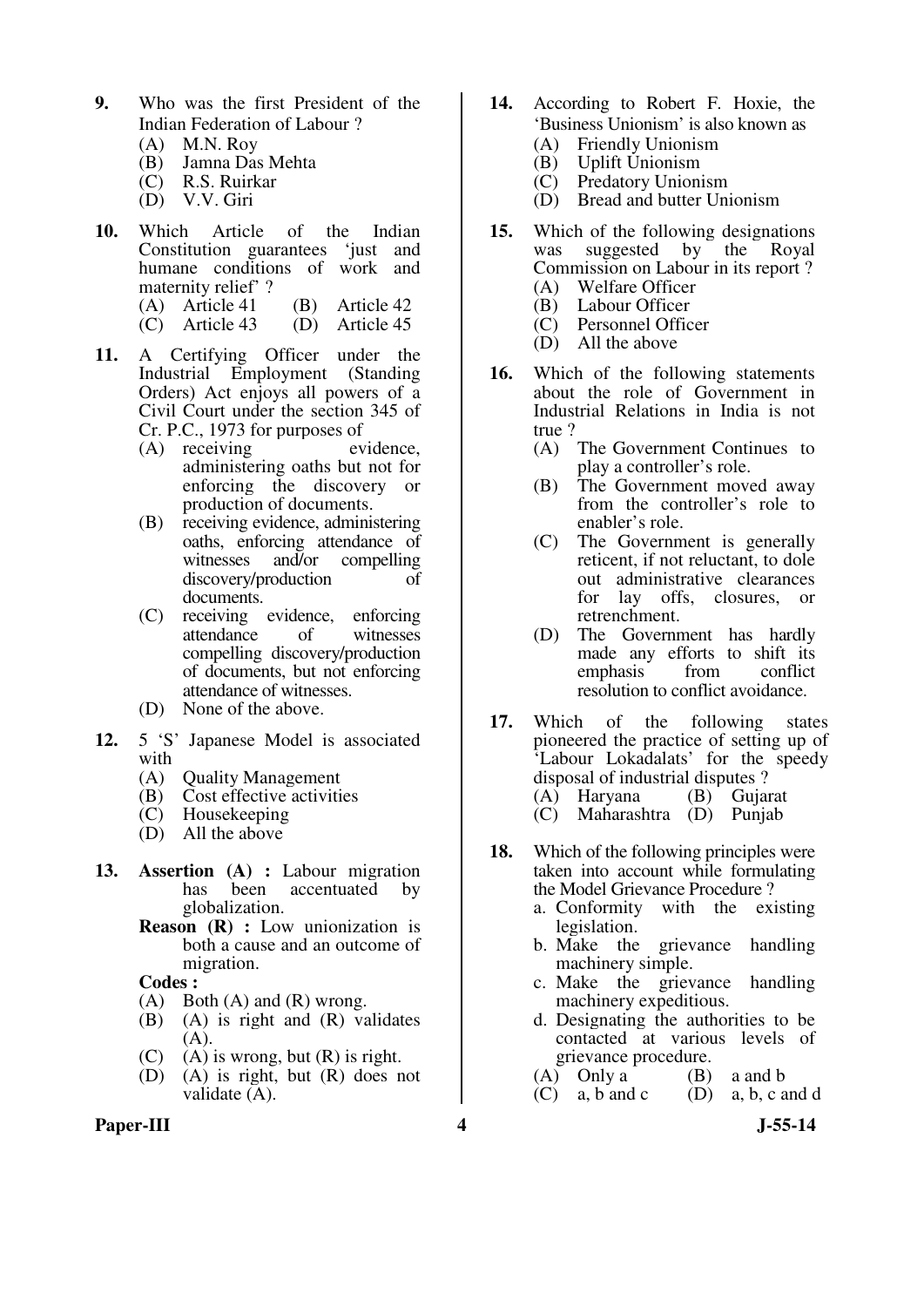- **9.** ‡Ó×›üµÖ®Ö ±êú›ü¸êü¿Ö®Ö †Öò±ú »Öê²Ö¸ü ÛúÖ ¯ÖÏ£Ö´Ö †¬µÖõÖ (प्रेसिडेंट) कौन था ?
	- $(A)$  एम.एन. रॉय  $(B)$  जमना दास मेहता
	- $(C)$  । आर.एस. रूइरकर  $(D)$  । वी.वी. गिरि
- 10. भारतीय संविधान का कौन सा अनुच्छेद 'कार्य को न्यायोचित तथा मानवीय स्थितियों एवं प्रसति राहत' की गारंटी देता है ?
	- $(A)$  अनुच्छेद 41  $(B)$  अनुच्छेद 42
	- (C) अनुच्छेद 43 (D) अनुच्छेद 45
- 11. ओद्योगिक नियोजन (स्थायी आदेश) अधिनियम के अंतर्गत एक प्रमाणन अधिकारी. निम्नलिखित में से किस उद्देश्य के लिए, सीआरपीसी, 1973 की धारा 345 के अंतर्गत सिविल कोर्ट की समस्त शक्तियों से सम्पन्न होता है ?
	- (A) साक्ष्य प्राप्त करना, शपथ दिलाना परन्तु दस्तावेजों को खोजने या प्रस्तुत करने का आदेश देने के लिए नहीं ।
	- (B) साक्ष्य प्राप्त करना, शपथ दिलाना, गवाह की उपस्थिति का आदेश देना तथा/अथवा दस्तावेजों को खोजने/प्रस्तुत करने के लिए बाध्य करना ।
	- (C) साक्ष्य प्राप्त करना, गवाह की उपस्थिति का आदेश देना, दस्तावेजों को खोजने या प्रस्तुत करने के लिए बाध्य करना, परन्त गवाह की उपस्थिति का आदेश देने के लिए नहीं ।
	- (D) उपर्युक्त में से कोई नहीं ।
- 12. 5 'S' जापानी मॉडल किससे संबंधित है ?
	- $(A)$  गणवत्ता प्रबंधन
	- $(B)$  लागत प्रभावी क्रियाकलाप
	- (C) हाउसकीपिंग
	- (D) उपर्युक्त सभी
- 13. **अभिकथन (A) :** वैश्वीकरण के कारण श्रमिक प्रवसन बढा है ।
	- **कारण (R) :** श्रमिक संघ की सदस्यता ग्रहण करने के भाव में कमी, प्रवसन का कारण भी है और परिणाम भी है ।

कुट $:$ 

- $(A)$   $(A)$  तथा  $(R)$  दोनों गलत हैं ।
- (B) (A) सही है तथा (R), (A) को सत्यापित करता है ।
- (C)  $(A)$  गलत है, परन्तु (R) सही हैं।
- (D) (A) सही है, परन्तु (R), (A) को सत्यापित नहीं करता ।
- 14. राबर्ट एफ. हॉक्सी के अनसार 'बिजनेस यनियनिज्म' को ये भी कहा जाता है
	- (A) फ्रेंडली युनियनिज्म
	- $(B)$  अपलिफ्ट यनियनिज्म
	- (C) प्रीडेटरी युनियनिज्म
	- (D) ब्रेड ऐण्ड बटर यनियनिज्म
- 15. रॉयल कमीशन ऑन लेबर ने अपनी रिपोर्ट में निम्नलिखित में से किस पदनाम का सुझाव दिया था $?$ 
	- $(A)$  वेलफेयर ऑफिसर $(B)$  लेबर ऑफिसर
	- (C) पर्सोनेल ऑफिसर (D) उपर्यक्त सभी
- 16. भारत में औद्योगिक संबंध में सरकार की भमिका के विषय में निम्नलिखित में से कौन सा कथन स्रही नहीं है ?
	- $(A)$  सरकार अभी भी नियंत्रक की भूमिका निभा रही है ।
	- (B) सरकार नियंत्रणकारी भमिका छोडकर समर्थनकारी भूमिका निभा रही है ।
	- (C) ले ऑफ्स, क्लोजर्स या रिट्रेंचमेंट हेत् प्रशासनिक अनमति देने के लिए सरकार, यदि अनिच्छुक नहीं भी हो तो, चपी साधे बैठी है ।
	- (D) संघर्ष समाधान से संघर्ष परिहार की दिशा में सरकार ने कोई कथनीय प्रयास नहीं किया है ।
- 17. औद्योगिक विवादों को तेज गति से निपटाने के लिए 'लेबर लोक अदालत' का गठन करने में निम्नलिखित में से कौन सा राज्य अग्रणी है ?  $(A)$  हरियाणा  $(B)$  गुजरात
	- $(C)$  महाराष्ट्र  $(D)$  पंजाब
- **18.** †Ö¤ü¿ÖÔ ×¿ÖÛúÖµÖŸÖ ¯ÖÏ×ÛÎúµÖÖ (´ÖÖò›ü»Ö ×ÝÖϾÖïÃÖ प्रोसिडयोर) को सत्रबद्ध करते समय निम्नलिखित में से किस सिद्धान्त को विचार में रखा गया था ?
	- a. मौजूदा कानून के साथ अनुरूपता ।
	- b. शिकायत प्रबंधन मशीनरी को सरल बनाना ।
	- c. शिकायत प्रबंधन मशीनरी को फुर्तीला और चस्त बनाना ।
	- d. शिकायत प्रक्रिया के विभिन्न स्तरों पर जिन अधिकारियों से सम्पर्क करना है उन्हें निर्दिष्ट करना ।
	- $(A)$  केवल a  $(B)$  a और b
	- $(C)$  a, b  $\frac{d}{dx}c$  (D) a, b, c  $\frac{d}{dx}d$
- **J-55-14 5 Paper-III**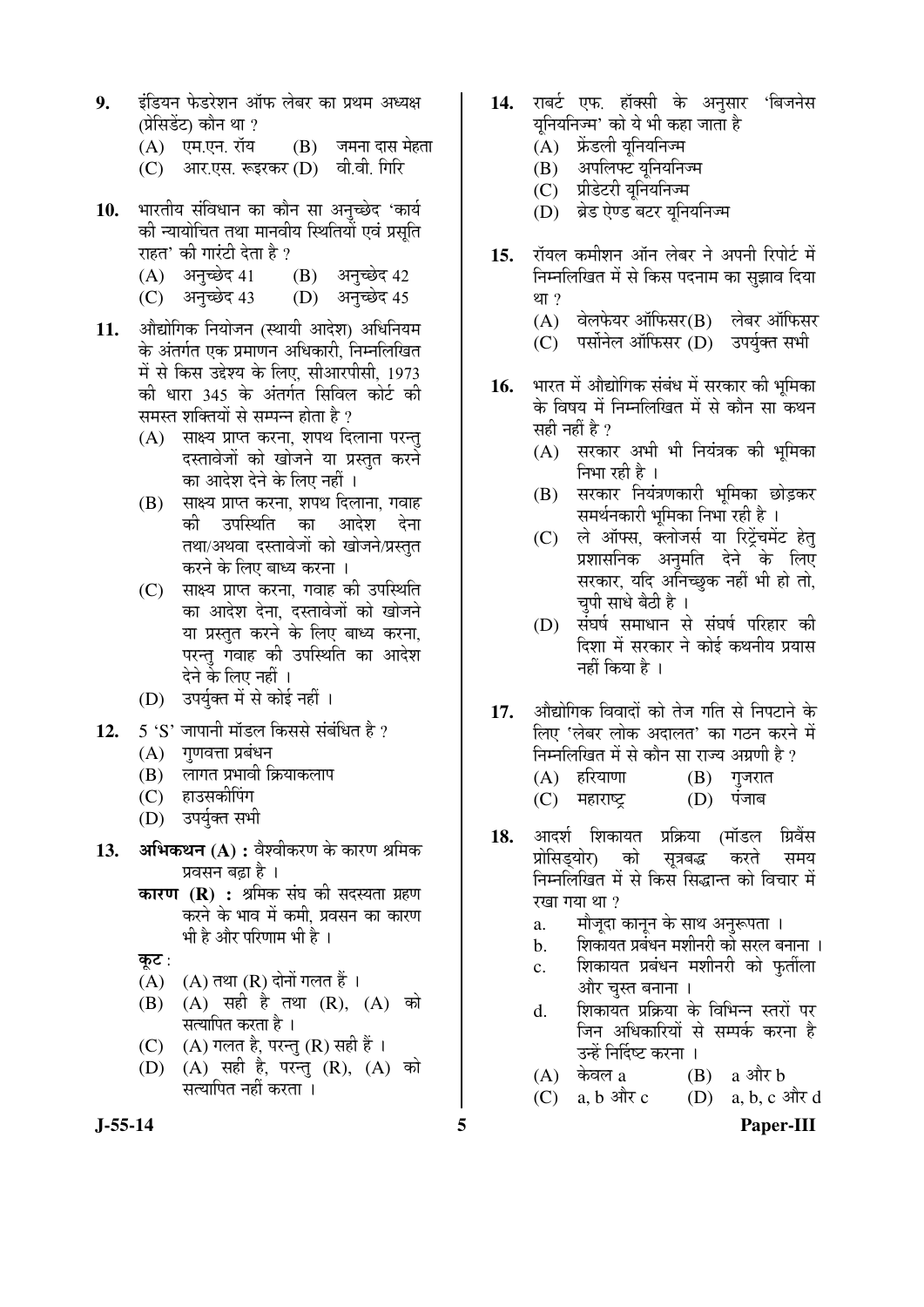- **19.** Which of the following have emerged<br>as new 'actors' in the changing in the changing industrial relations scenario ? a. Consumers
	- b. Community
	-
	- c. Journalists Environmental activists
	-
	- **Codes :**<br>(A) O (A) Only a (B) a and b (C) a, b, c and d (D) a, b and
	- a, b, c and d  $(D)$  a, b and c
- **20.** Which of the following statements is/are considered as the portents for future of Industrial Relations in India?<br>a. The plurality of Industrial
	- plurality Relations will be seen not merely in terms of the organized and the unorganized, but also union and non-union firms.<br>Industrial Relations
	- b. Industrial Relations will<br>increasingly be driven by increasingly be contextual factors.
	- c. Trade unions have to search for a new form and structure for maintaining voice and representation.
	- d. Increasingly the young, new and<br>diverse workforce will resist diverse workforce joining unions.
	- $(A)$  only a (B) a and b
	- $(C)$  a, b and c  $(D)$  a, b, c and d
- **21.** Which of the following statements about tripartism in India is not true ?
	- (A) It began in India before independence.
	- (B) It is relatively more widespread in the Central Government than in State Government.
	- (C) It became virtually defunct for a while and did not receive any impetus from the economic reforms initiated in 1991.
	- (D) As carried out presently, it has weaknesses both in terms of structure and process.
- **22.** Arrange the following in a chronological sequence sharing from the latest to the earliest.
	- a. 20-point Economic Programme.
	- b. Appointment of the First National Commission on Labour.
	- c. Appointment of the Whitley Commission on Labour.
	- d. Enactment of the Inter-State Migrant Workmen (Regulation of Employment and Conditions of Service) Act. **Codes :**
	- (A) a, b, c and d (B) d, a, b and c<br>(C) b, c, d and a (D) c, b, a and d (D) c, b, a and d
- Paper-III 6 **6** J-55-14
- **23.** What is the full form of AFL CIO ?
	- (A) Asian Federation of Labour and Confederation of International Organizations.
	- (B) Asian Federation of Labour and Congress of Industrial Organizations.
	- (C) American Federation of Labour and Confederation of Industrial Organizations.
	- (D) American Federation of Labour and Congress of Industrial Organizations.
- **24.** Match the following :

| <b>Name of the</b>               | <b>Country in</b>       |  |  |  |  |
|----------------------------------|-------------------------|--|--|--|--|
| Legislation                      | which enacted           |  |  |  |  |
| (a) Labour                       | <i>i.</i> Great Britain |  |  |  |  |
| Management                       |                         |  |  |  |  |
| Relations Act                    |                         |  |  |  |  |
| (b) Trade Unions ii. USA         |                         |  |  |  |  |
| and Labour                       |                         |  |  |  |  |
| <b>Relations Act</b>             |                         |  |  |  |  |
| (c) Unorganised iii. India       |                         |  |  |  |  |
| Sector Social                    |                         |  |  |  |  |
| Security Act                     |                         |  |  |  |  |
| <b>Codes:</b>                    |                         |  |  |  |  |
| $(a)$ $(b)$<br>(c)               |                         |  |  |  |  |
| ji<br>iii<br>(A)<br>$\mathbf{i}$ |                         |  |  |  |  |

| (A) |              | 111 | 11  |
|-----|--------------|-----|-----|
| (B) | $\mathbf{i}$ | ii  | 111 |
| (C) | ii           |     | 111 |
| (D) | ij           | 111 |     |

**25.** Match the following Japanese words relating to the '5S' concept and their meanings.

| <b>Japanese Words</b> | <b>Meanings</b>    |
|-----------------------|--------------------|
| (a) Shitseke          | <i>i.</i> Clearing |

- (b) Seiton ii. Cleanliness
- (c) Seiketsu iii. Discipline
- (d) Seiri iv. Orderliness
- (e) Seiso v. Sweeping/
	- Washing
- **Codes :**

|  |  | (a) (b) (c) (d) (e)   |  |
|--|--|-----------------------|--|
|  |  | $(A)$ i ii iii iv v   |  |
|  |  | $(B)$ iii iv ii i v   |  |
|  |  | $(C)$ v iii ii iv i   |  |
|  |  | $(D)$ ii i iv $v$ iii |  |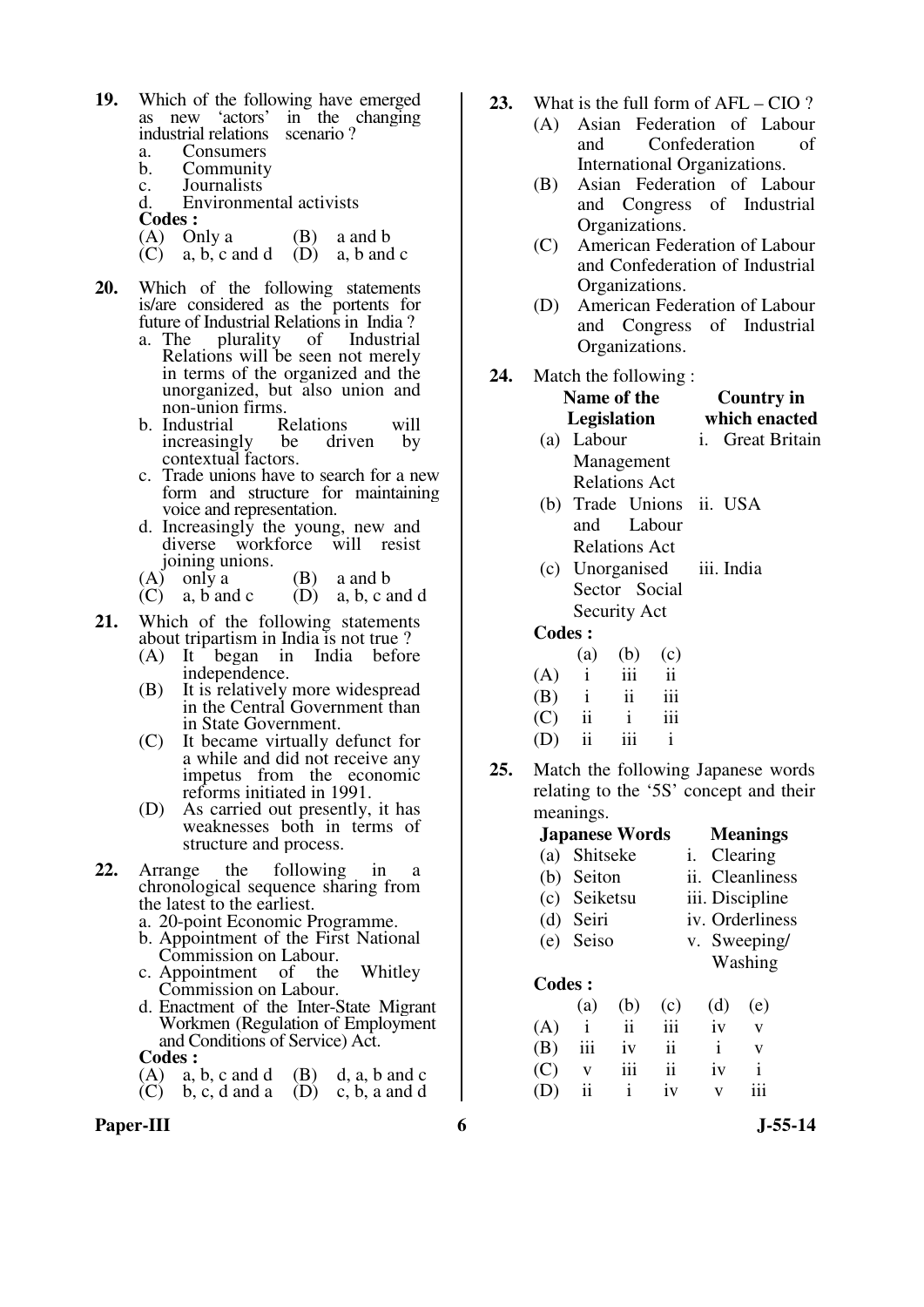- 19. **ओद्योगिक संबंध के बदलते हए परिदृश्य** में निम्नलिखित में से कौन से नवीन कर्ता (ऐक्टर्स) के रूप में उभर कर आए हैं ?<br>a. उपभोक्ता
	- उपभोक्ता
	- b. समुदाय
	- c. पत्रकार
	- d. <sup>पर्या</sup>वरण सक्रियतावादी
	- $(A)$  केवल a  $(B)$  a तथा b
	- $(C)$  a, b, c तथा d  $(D)$  a, b तथा c
- 20. भारत में औद्योगिक संघों के भविष्य के सम्बंध में निम्नलिखित में से किन कथनों को पूर्व संकेतक माना जाता है ?
	- a. औद्योगिक संबंधों के अनेकत्त्व को केवल संगठित एवं असंगठित के रूप में ही नहीं बल्कि श्रमिक संघ वाले तथा श्रमिक संघ हीन प्रतिष्ठानों के रूप में देखा जाएगा ।
	- b. औद्योगिक संबंध बढते हुए क्रम में संदर्भ परक कारकों द्वारा चालित होंगे ।
	- c. अपनी आवाज तथा अपने प्रतिनिधित्व को अक्षुण्ण रखने के लिए नए रूप तथा संरचना की तलाश करनी होगी ।
	- d. यवा, नये तथा विविधतापर्ण कार्य बल <u>श्रमिक संघ की सदस्यता ग्रँहण करने का</u> प्रतिरोध करेंगे ।<br>केवल a
	- $(A)$  केवल a  $(B)$  a तथा b
	- $(C)$  a,  $b \overline{d}$  and  $(C)$  a,  $b$ ,  $c \overline{d}$  and  $d$
- 21. भारत में त्रिपक्षीयवाद के बारे में निम्नलिखित में से कौन सा कथन सही है ?
	- (A) यह भारत में स्वाधीनता के पूर्व आरम्भ हुआ ।<br>(B) यह राज्य सरकारों की अपेक्षा केंद्रीय
	- यह राज्य सरकारों की अपेक्षा केंद्रीय सरकार में अधिक प्रचलित है ।
- (C) कुछ समय के लिए यह मृतप्राय हो गया था तथा 1991 में आरंभ किए गए आर्थिक सुधारों से प्रोत्साहन नहीं मिला ।
	- (D) आज यह जिस प्रकार चल रहा है, यह संरचना तथा प्रक्रिया-दोनों मामलों में दर्बल है ।
- 22. नवीनतम से पूर्वतम के कालानुक्रम में निम्नलिखित को व्यवस्थित कीजिए :
	- a. 20 सत्री आर्थिक कार्यक्रम
	- b. ञ्यथम राष्टीय श्रम आयोग की नियक्ति
	- c. श्रम पर व्हाइले आयोग की नियुक्ति<br>d अंतर्राज्यिक प्रवासी कर्मकार ।निर
	- अंतर्राज्यिक प्रवासी कर्मकार (नियोजन का विनियमन और सेवा शर्त) अधिनियम का पारित होना
	- $(A)$  a, b, c  $\overline{d}$  and  $(B)$  d, a, b  $\overline{d}$  extract c
	- $(C)$  b, c, d  $\overline{d}$  a  $(D)$  c, b, a  $\overline{d}$  ext d
- 
- 23. एएफ एल-CIO का पूरा रूप क्या है ?
	- $(A)$  एशियन फेडरेशन ऑफ लेबर ऐण्ड कंफेडरेशन ऑफ इंटरनेशनल आर्गेनाइजेशंस
	- $(B)$  एशियन फेडरेशन ऑफ लेबर ऐण्ड कांग्रेस ऑफ इंडस्ट्रीयल ऑर्गेनाइजेसंस
	- (C) अमेरिकन फेडरेशन ऑफ लेबर ऐण्ड कंफेडरेशन ऑफ इंडस्टीयल आर्गेनाइजेशंस
	- (D) अमेरिकन फेडरेशन ऑफ लेबर ऐण्ड कांग्रेस ऑफ इंडस्टीयल आर्गेनाइजेशंस
- **24. निम्नलिखित को समेलित कीजिए :**

|     |                        |                     | अधिनियम का नाम                |                         |                           | देश जिसमें    |                                       |
|-----|------------------------|---------------------|-------------------------------|-------------------------|---------------------------|---------------|---------------------------------------|
|     |                        |                     |                               |                         |                           | पारित हुआ     |                                       |
|     | (a) लेबर मैनेजमेंट     |                     |                               |                         | i.                        | ग्रेट ब्रिटेन |                                       |
|     |                        | रिलेशन ऐक्ट         |                               |                         |                           |               |                                       |
|     | (b) ट्रेड यूनियंस ऐण्ड |                     |                               |                         |                           | ii. यूएसए     |                                       |
|     |                        |                     | लेबर रिलेशंस ऐक्ट             |                         |                           |               |                                       |
|     | (c) अनऑर्गेनाइज्ड      |                     |                               |                         |                           | iii. भारत     |                                       |
|     |                        | सेक्टर सोशल         |                               |                         |                           |               |                                       |
|     |                        |                     | सिक्यूरिटी ऐक्ट               |                         |                           |               |                                       |
|     | कोड :                  |                     |                               |                         |                           |               |                                       |
|     |                        |                     | (a) (b) (c)                   |                         |                           |               |                                       |
|     |                        |                     | $(A)$ i iii                   | $\overline{\mathbf{u}}$ |                           |               |                                       |
|     |                        |                     | $(B)$ i ii                    | iii                     |                           |               |                                       |
|     | $(C)$ ii i             |                     |                               | iii                     |                           |               |                                       |
|     | $(D)$ ii               |                     | iii                           | $\mathbf{i}$            |                           |               |                                       |
| 25. |                        |                     |                               |                         |                           |               | '5S' अवधारणा से संबंधित निम्नलिखित    |
|     |                        |                     |                               |                         |                           |               | जापानी शब्दों को उनके अर्थ से सुमेलित |
|     | कीजिए :                |                     |                               |                         |                           |               |                                       |
|     |                        | जापानी शब्द         |                               |                         | अर्थ                      |               |                                       |
|     | (a) शितसेके            |                     |                               |                         | i. निकासी                 |               |                                       |
|     | (b) सीटोन              |                     |                               |                         | ii. सफाई                  |               |                                       |
|     | (c) सीकेत्सु           |                     |                               |                         | iii. अनुशासन              |               |                                       |
|     | (d) सेइरी              |                     |                               |                         | iv. सुव्यवस्था/क्रमबद्धता |               |                                       |
|     | (e) सेइसो              |                     |                               |                         | v. झाडू-पोछा              |               |                                       |
|     |                        |                     |                               |                         | लगाना/धुलाई करना          |               |                                       |
|     | कोड :                  |                     |                               |                         |                           |               |                                       |
|     |                        |                     |                               |                         | (a) (b) (c) (d)           | (e)           |                                       |
|     | (A)                    | $\mathbf{i}$        | $\overrightarrow{\mathbf{i}}$ |                         | iii iv                    | $\mathbf{V}$  |                                       |
|     | $(B)$ iii iv           |                     |                               | ii                      | $\mathbf{i}$              | $\mathbf{V}$  |                                       |
|     | (C)                    | $\mathbf{V}$        | $\rm iii$                     | $\overline{\mathbf{u}}$ | iv                        | $\mathbf{i}$  |                                       |
|     | (D)                    | $\ddot{\mathbf{i}}$ | $\mathbf{i}$                  | iv                      | $\mathbf V$               | iii           |                                       |

**J-55-14 7 Paper-III**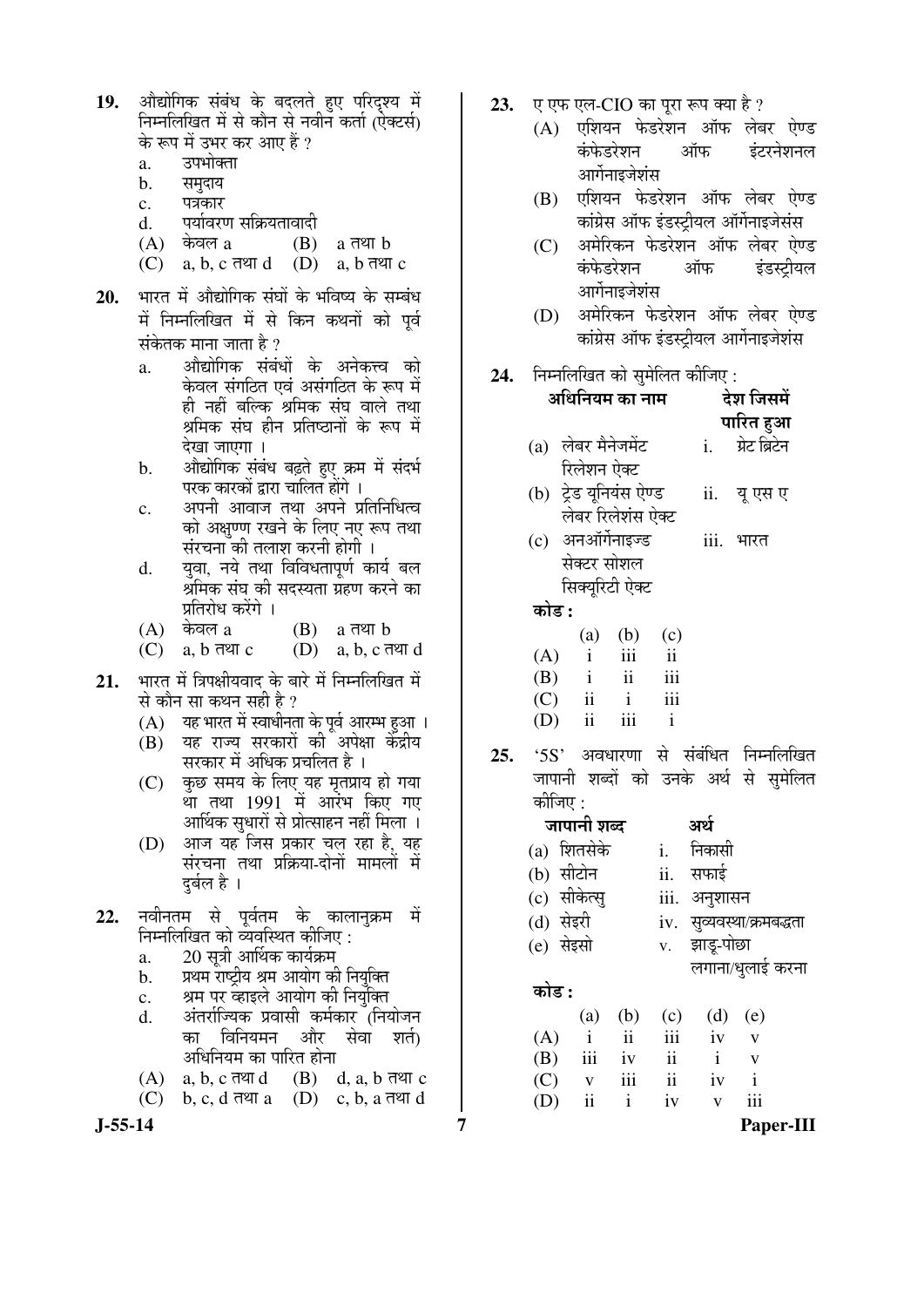- **26.** Which of the following characteristics of an economy is a barrier to globalization of business ?
	- (A) Shift of labour intensive industry to low cost technology and advanced processes.
	- (B) Surplus labour.
	- (C) Flexible production chains.
	- (D) Global production chains and integrated supply chain.
- **27.** Which one of the following is not an object of the Indian Labour Conference ?
	- (A) To promote uniformity in labour legislation.
	- (B) To lay down procedure for settlement of industrial disputes.
	- (C) To mediate between labour and management to resolve conflict.
	- (D) To discuss all matters of all India importance between employers and employees.
- **28.** Match the themes with approaches to industrial relations :

| Approach | Theme             |               |     |                        |                       |         |    |  |
|----------|-------------------|---------------|-----|------------------------|-----------------------|---------|----|--|
|          | $(a)$ Trustee- i. |               |     | Employers are low      |                       |         |    |  |
|          | ship              |               |     |                        | unto themselves,      |         |    |  |
|          |                   |               |     | providers of job,      |                       |         |    |  |
|          |                   |               |     | income and social      |                       |         |    |  |
|          |                   |               |     | security.              |                       |         |    |  |
|          | (b) Radical       |               | ii. | Conflict               |                       | between |    |  |
|          |                   |               |     |                        | employees is rational |         |    |  |
|          |                   |               |     |                        | and inevitable.       |         |    |  |
|          | (c) Pluralist     |               |     | iii. Production system |                       |         |    |  |
|          |                   |               |     | is privately owned     |                       |         |    |  |
|          |                   |               |     |                        | and is profit         |         |    |  |
|          |                   |               |     | oriented.              |                       |         |    |  |
|          | (d) Unitary       |               |     | iv. Holds property     |                       |         | on |  |
|          |                   |               |     |                        | trust for others.     |         |    |  |
|          | (a)               | (b)           |     | (c)                    | (d)                   |         |    |  |
| (A)      | $\mathbf{i}$      | ii            |     | iii                    | iv                    |         |    |  |
| (B)      | iv                | $\mathbf{ii}$ |     | $\mathbf{i}$           | iii                   |         |    |  |
|          | $(C)$ iv          | iii           |     | $\ddot{\mathbf{i}}$    | $\mathbf{i}$          |         |    |  |
|          | iv                | ii            |     |                        | $\mathbf{i}$          |         |    |  |
|          |                   |               |     |                        |                       |         |    |  |

- **29.** Which is not a feature of lockout ?
	- (A) Temporarily closing the establishment.
		- (B) Suspending work.<br>(C) Workers refraining
		- (C) Workers refraining from work.<br>(D) Employer refusing to provide
		- Employer refusing to provide work to employees.
- **30.** Which of the following Acts was passed in USA to balance the power of employers and unions ?
	- (A) Clayton Antitrust Act<br>(B) Narris Laguaradia A
	- (B) Narris Laguaradia Act
	- **Wagner Act**
	- (D) Taft Hartley Act
- **31.** Who used the term 'collective bargaining' first ?<br>(A) J.H. Richard
	- J.H. Richardson
	- (B) John T. Dunlop
	- (C) Sidney and Beatrice Webbs
	- (D) Neil W. Chamberlain
- **32.** Which organization has made a declaration on Fundamental principles and Human Rights at the work place as one of the components of 'Decent Work' ?
	- (A) First National Commission on Labour.
	- (B) Indian Labour Conference.
	- (C) International Labour Organization.
	- (D) Sachar Committee on Worker's participation.
- **33.** Which of the following states that "a socialist society is built not solely on monetary incentives, but on ideas of service to society and willingness on the part of the latter to recognize such service ?"
	- (A) First Five Year Plan
	- (B) Second Five Year Plan
	- (C) Fifth Five Year Plan
	- (D) Eleventh Five Year Plan
- **34.** Name the legislation which empowers government of United Kingdom to bring settlement in an industrial dispute in the event of the parties not reaching an agreement.<br>(A) Trade Unions and Lab
	- Trade Unions and Labour Relations Act
	- (B) Employment Protection Act
	- (C) Conciliation Act
	- (D) Voluntary Arbitration Act

Paper-III 8 **8** J-55-14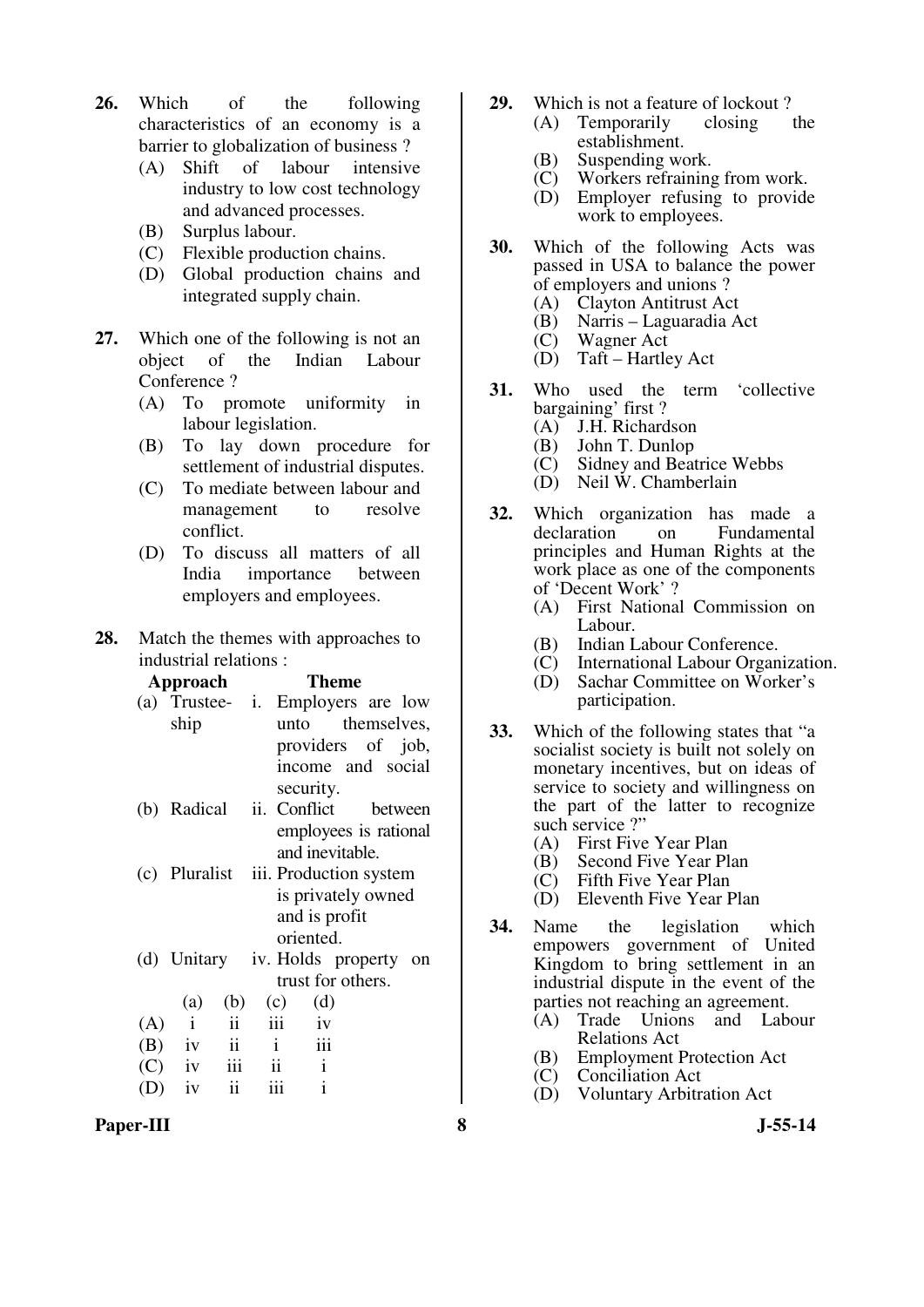- 26. किसी अर्थव्यवस्था का कौन सा अभिलक्षण व्यवसाय के वैश्वीकरण का अवरोधक है ?
	- $(A)$  श्रमिक प्रधान उद्योग की जगह कम लागत वाली प्रौद्योगिकी तथा उन्नत प्रक्रियाओं का उपयोग
	- (B) श्रमिकों का आधिक्य
	- (C) लचीली उत्पादन प्रणाली
	- (D) वैश्विक उत्पादन शृंखला तथा एकीकृत आपत्ति शृंखला
- 27. निम्नलिखित में से कौन सा भारतीय श्रम सम्मेलन का एक उद्देश्य नहीं है  $\overline{v}$ 
	- $(A)$  श्रम अधिनियमन में एकरूपता लाना
	- $(B)$  औद्योगिक विवादों के निपटारे हेत कार्यपद्धति स्थापित करना ।
	- (C) संघर्ष-समाधान के लिए श्रमिकों और प्रबंधन मण्डल के बीच मध्यस्थता करना ।
	- (D) नियोक्ताओं और कर्मचारियों के बीच उठने वाले अखिल भारतीय महत्त्व वाले विषयों पर परिचर्चा करना ।
- 28. निम्नलिखित प्रतिपाद्य विषयों तथा औद्योगिक संबंध के उपागमों को समेलित कीजिए :

|         | उपागम            |            | प्रतिपाद्य विषय                                   |                           |     |     | (A) प्रथम राष्ट्रीय श्रम आयोग                                                          |
|---------|------------------|------------|---------------------------------------------------|---------------------------|-----|-----|----------------------------------------------------------------------------------------|
|         | (a) न्यासिता     |            | i.     नियोक्ता स्वयं में कानून हैं,              |                           |     | (B) | भारतीय श्रम सम्मेलन                                                                    |
|         |                  |            | वे नौकरी, आय तथा                                  |                           |     | (C) | अंतर्राष्ट्रीय श्रम संगठन                                                              |
|         |                  |            | सामाजिक सुरक्षा देते हैं ।                        |                           |     |     | (D) कर्मकारों की सहभागिता पर सचर समिति                                                 |
|         | (b) अतिवादी      | ii.        | प्रबंधन मण्डल तथा                                 | कर्मचारियों के बीच संघर्ष | 33. |     | निम्नलिखित वक्तव्य किसमें दिया गया है कि :                                             |
|         |                  |            | होना तार्किक है तथा                               |                           |     |     | ''समाजवादी समाज का निर्माण केवल क्षणिक<br>प्रोत्साहन पर आधारित नहीं होता बल्कि यह समाज |
|         |                  |            | अपरिहार्य है ।                                    |                           |     |     | के लिए सेवाओं तथा इन सेवाओं की समाज द्वारा                                             |
|         | (c) बहुलवादी     |            | iii. उत्पादन प्रणाली निजी                         |                           |     |     | मान्यता के विचार पर आधारित होता है ?"                                                  |
|         |                  |            |                                                   | स्वामित्व वाली प्रणाली है |     |     | $(A)$ प्रथम पंचवर्षीय योजना                                                            |
|         |                  |            |                                                   | तथा मुनाफा पर आधारित      |     | (B) | द्वितीय पंचवर्षीय योजना                                                                |
|         |                  |            | है                                                |                           |     |     | (C) पंचम पंचवर्षीय योजना                                                               |
|         |                  |            |                                                   |                           |     |     | (D) ग्यारहवीं पंचवर्षीय योजना                                                          |
|         | (d) एकात्मक      |            | iv. अन्य लोगों की ओर से<br>न्यास की सम्पत्ति धारण |                           | 34. |     | यूनाइटेड किंगडम के उस कानून का नाम                                                     |
|         |                  |            |                                                   |                           |     |     | बतलाइए जिस द्वारा वहाँ की सरकार को ऐसे                                                 |
|         |                  |            | करता है ।                                         |                           |     |     | औद्योगिक विवादों, जिनके प्रति सभी पक्ष किसी                                            |
| कोड :   |                  |            |                                                   |                           |     |     | समझौते पर पहुँचने में असफल रहते हैं, का                                                |
|         | $\left(a\right)$ | (b)<br>(c) | (d)                                               |                           |     |     | समाधान कर दे ।                                                                         |
| (A)     | $\mathbf{i}$     | ii iii     | iv                                                |                           |     |     | (A) मजदूर संघ और श्रम सम्बन्ध अधिनियम                                                  |
| (B)     | iv               | $ii$ $i$   | $\overline{\text{iii}}$                           |                           |     | (B) | रोजगार संरक्षण अधिनियम                                                                 |
| (C)     | iv               | iii ii i   |                                                   |                           |     |     | (C) सुलह अधिनियम                                                                       |
| (D)     | ii<br>iv         | iii        | $\mathbf{i}$                                      |                           |     | (D) | स्वैच्छिक विवाचन अधिनियम                                                               |
| J-55-14 |                  |            |                                                   |                           | 9   |     | Paper-III                                                                              |

- **29.** ×®Ö´®Ö×»Ö×ÜÖŸÖ ´Öë ÃÖê ÛúÖî®Ö ÃÖÖ ŸÖÖ»ÖÖ²ÖÓ¤üß ÛúÖ »ÖõÖÞÖ नहीं है ?
	- $(A)$  ग्रतिष्ठान को अस्थायी रूप से बंद करना ।
	- (B) काम आस्थगित करना ।
	- $\overline{C}$ े कर्मकारों का काम पर आना बंद करना ।
	- $\overline{CD}$  नियोक्ता द्वारा कर्मचारियों को काम देने से इनकार करना ।
- **30.** नियोक्ताओं तथा युनियनों की शक्ति में संतुलन लाने के लिए य एस<sup>ँ</sup>ए में निम्नलिखित में से कौन सा अधिनियम (ऐक्ट) पारित किया गया था ?
	- (A) क्लेटन ऐण्टीटस्ट ऐक्ट
	- $(B)$  नेरिस-लेगआरोडिया ऐक्ट
	- (C) वेग्नर ऐक्ट
	- (D) टाफ्ट-हार्टली ऐक्ट
- 31. <u>'</u>सामुहिक सौदाकारी' शब्द का सर्वप्रथम प्रयोग किसने किया ?
	- (A) जे.एच. रिचर्डसन
	- (B) जाह्न टी. डनलप
	- (C) सिडनी और बीटराइस वैब
	- $(D)$  नील डब्ल्य चैम्बरलेन
- **32.** निम्नलिखित में से किस संगठन ने, 'शालीन कार्य' (डिसेंट वर्क) के एक संघटक के रूप में मौलिक सिद्धांतो<sup>ं</sup> तथा कार्य स्थल पर मानवाधिकारों की घोषणा की है ?
	- $(A)$  प्रथम राष्टीय श्रम आयोग
	- (B) भारतीय श्रम सम्मेलन
	- (C) अंतर्राष्ट्रीय श्रम संगठन
	- (D) कर्मकारों की सहभागिता पर सचर समिति
- **33.** निम्नलिखित वक्तव्य किसमें दिया गया है कि : "समाजवादी समाज का निर्माण केवल क्षणिक प्रोत्साहन पर आधारित नहीं होता बल्कि यह समाज के लिए सेवाओं तथा इन सेवाओं की समाज द्वारा मान्यता के विचार पर आधारित होता है ?"
	- $(A)$  प्रथम पंचवर्षीय योजना
	- (B) द्वितीय पंचवर्षीय योजना
	- $(C)$  पंचम पंचवर्षीय योजना
	- $(D)$  ग्यारहवीं पंचवर्षीय योजना
- 34. युनाइटेड किंगडम के उस कानुन का नाम बतलाइए जिस द्वारा वहाँ की सरकार को ऐसे औद्योगिक विवादों. जिनके प्रति सभी पक्ष किसी समझौते पर पहुँचने में असफल रहते हैं. का समाधान कर दे ।
	- (A) मजदुर संघ और श्रम सम्बन्ध अधिनियम
	- $(B)$  रोजगार संरक्षण अधिनियम
	- $(C)$  सुलह अधिनियम<br> $(D)$  स्वैच्छिक विवाच
	- स्वैच्छिक विवाचन अधिनियम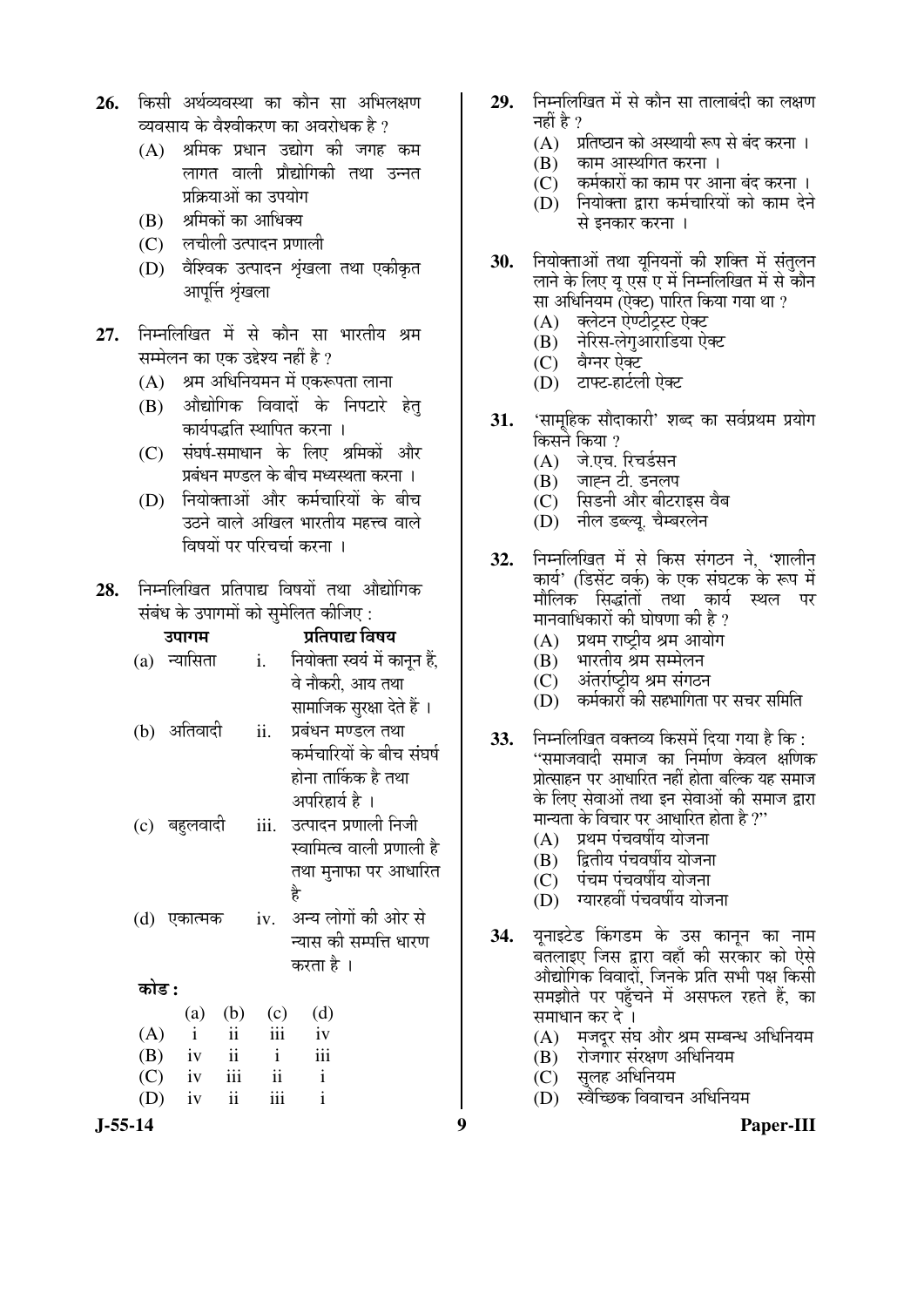**35.** Match the following outcomes with the processes of Industrial Relations.

|     |     | <b>Process</b>          |                         |                         |                         |                                    | <b>Outcomes</b> |  |
|-----|-----|-------------------------|-------------------------|-------------------------|-------------------------|------------------------------------|-----------------|--|
|     |     |                         | (a) Conciliation        |                         |                         |                                    | i. Agreement    |  |
|     |     | (b) Collective          |                         |                         |                         |                                    | ii. Award       |  |
|     |     |                         | bargaining              |                         |                         |                                    |                 |  |
|     |     | (c) Adjudication        |                         |                         |                         | iii. Consent                       |                 |  |
|     |     |                         |                         |                         |                         | Award                              |                 |  |
|     |     |                         |                         |                         |                         | (d) Adjudication by iv. Settlement |                 |  |
|     |     |                         | mutual consensus        |                         |                         |                                    |                 |  |
|     |     | (a)                     | $(b)$ (c)               |                         |                         | (d)                                |                 |  |
|     | (A) | $\overline{\mathbf{i}}$ | $iv$ $i$                |                         |                         | iii                                |                 |  |
|     | (B) |                         | $iv$ $i$ $ii$           |                         |                         | iii                                |                 |  |
|     | (C) |                         | $iii$ $i$ $iv$          |                         | $\overline{\mathbf{u}}$ |                                    |                 |  |
|     | (D) | $\mathbf{i}$            | iii                     | $\overline{\mathbf{u}}$ |                         | iv                                 |                 |  |
| 36. |     |                         | Globalization refers to |                         |                         |                                    |                 |  |

- a. the process of growing interdependence among elements of global economy.
- b. worldwide interdependence of resource flows, product markets and business competition.
- c. interdependence of product markets only.
- d. interdependence for resources only
- (A) All the above statements are correct.
- (B) a and b are correct.
- (C) only c is correct.
- (D) only d is correct.
- **37.** Quality circle members are
	- (A) paid by management for participation in quality circles.
	- (B) formally trained for participation in quality circles.
	- (C) external consultants who improve quality.
	- (D) led by active trade union leaders.
- **38.** Which of the following models is popular for its comparison of personnel management and human resource management on the basis of 'Hard' and 'Soft' approach ?
	- (A) David Guest's Model
	- (B) John M. Story's Model
	- (C) C.J. Fomburn's Model
	- (D) Karen Legge's Model.

## Paper-III **10** J-55-14

- **39.** Burnout is
	- (A) Depletion of Physical and Mental Resources due to excessive striving to reach unrealistic work goals.
	- (B) Lowest level of productivity due to excessive strikes or lockouts.
	- (C) Depreciation of human resource due to changes in technology.
	- (D) Boredom due to repetitive work.
- **40.** Performance management is a system that :
	- a. ensures that employee's performance is supporting company's aims.
	- b. Starts with fixing performance standards and ends with comparing results with those standards.
	- c. Includes daily or weekly interactions to ensure continuous improvement in employee's performance.
	- d. ensures that employee has requisite training to perform the job.
	- (A) a only (B) a and d only
	- $(C)$  a, c and d  $(D)$  a, b, c and d
- **41.** A business firm may opt for Voluntary Retirement Scheme (VRS) under the following circumstances
	- (A) recession in business.
	- (B) intense competition and thus firm becomes unviable.
	- (C) joint ventures with foreign collaborations.
	- (D) All of the above.
- **42.** How many defects per million products or services are permitted under Six Sigma Technique ?

| $(A)$ 3.4 | $(B)$ 4.3 |  |
|-----------|-----------|--|
| $(C)$ 2.3 | (D) $3.2$ |  |

- **43.** Greet Hofstede's cultural dimensions do not include
	- (A) Individualism/Collectivism
	- (B) Power distance
	- (C) Uncertainty avoidance
	- (D) Political dominance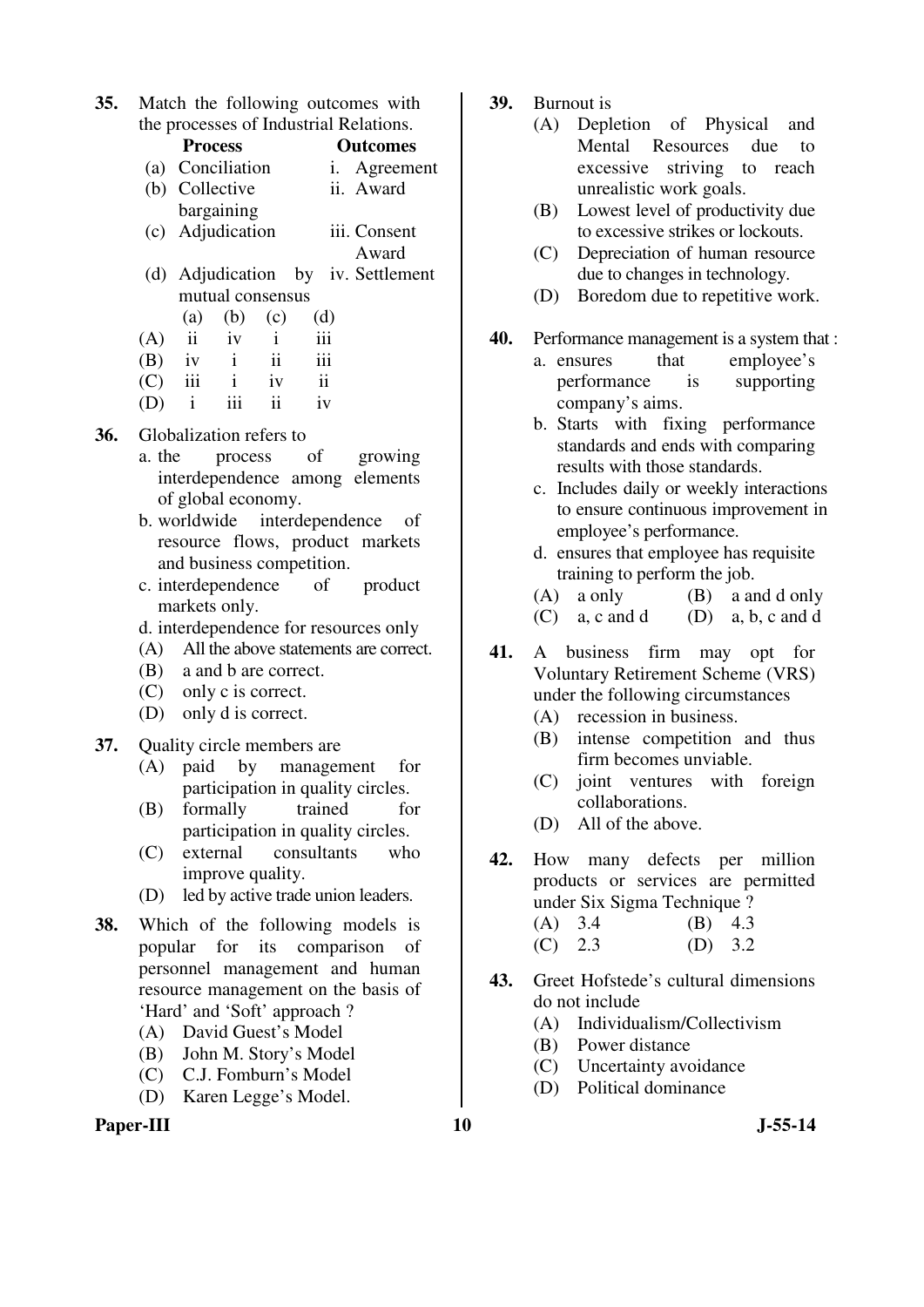35. औद्योगिक संबंधों की प्रक्रियाओं तथा उनके  $\sum_{i=1}^n$ 

| पारणामा का सुमालत कााजए : |                         |              |                |                          |                   |  |  |
|---------------------------|-------------------------|--------------|----------------|--------------------------|-------------------|--|--|
|                           | प्रक्रियाएँ             |              |                |                          | परिणाम            |  |  |
|                           | (a) कंसीलिएशन           |              |                | i.                       | ऐग्रीमेंट         |  |  |
|                           | (b) कलेक्टिव बार्गेनिंग |              |                | ii.                      | अवार्ड            |  |  |
|                           | (c) ऐडजुडिकेशन          |              |                |                          | iii. कंसेट अवार्ड |  |  |
|                           | (d) ऐडजुडिकेशन बाई      |              |                |                          | iv. सेटलमेंट      |  |  |
|                           | म्युचुअल कंसेंसस        |              |                |                          |                   |  |  |
| कोड :                     |                         |              |                |                          |                   |  |  |
|                           | (a)                     | (b)          | (c)            | (d)                      |                   |  |  |
| (A)                       | ii                      | iv           | $\mathbf{i}$   | iii                      |                   |  |  |
|                           | $(B)$ iv                | $\mathbf{i}$ | ii             | iii                      |                   |  |  |
| (C)                       | iii                     | $\mathbf{i}$ | iv             | $\overline{\mathbf{ii}}$ |                   |  |  |
| (D)                       | $\mathbf{i}$            | iii          | $\ddot{\rm n}$ | iv                       |                   |  |  |

- 36. वेश्वीकरण संदर्भित करता है:
	- a. वेश्विक अर्थव्यवस्था के तत्त्वों के बीच बढती हई परस्पर निर्भरता ।
	- b. संसाधन-प्रवाह, उत्पाद-बाजार तथा व्यवसाय प्रतिस्पर्धा की विश्व व्यापी परस्पर निर्भरता ।
	- c. केवल उत्पाद-बाजारों की परस्पर निर्भरता ।
	- d. केवल संसाधनों की परस्पर निर्भरता ।
	- (A) उपर्युक्त सभी कथन सही हैं ।
	- $(B)$  a तथा b सही हैं ।
	- $(C)$  केवल  $c$  सही है।
	- (D) केवल d सही है ।
- 37. **क्वालिटी सर्कल के सदस्य/के सदस्यों** को
	- $(A)$  क्वालिटि सर्कल में भाग लेने के लिए प्रबंधन <u>मण्डल द्वारा भुगतान किया जाता है</u> ।
	- (B) क्वालिटी सर्कल में भाग लेने के लिए औपचारिक रूप से प्रशिक्षित किया जाता है ।
	- (C) बाह्य परामर्शक होते हैं जो गुणवत्ता में सुधार लाते हैं ।
	- (D) श्रमिक-संघ के सक्रिय नेताओं के प्रभाव  $\vec{H}$  होते हैं ।
- 38. Fination Tell Telling Telling in Telling Telling Telling Telling Tel कार्मिक प्रबंधन तथा मानव संसाधन विकास की तलना के लिए निम्नलिखित में से कौन सा मॉडल लोकप्रिय है ?
	- (A) डेविड गेस्ट का मॉडल
	- (B) जॉन एम. स्टोरी का मॉडल
	- (C) सी.जे. फोमबर्न का मॉडल
	- (D) केरेन लेगेन का मॉडल
- 
- 39. **बर्नआउट** है:
	- (A) काल्पनिक कार्य-लक्ष्यों को प्राप्त करने की अत्यधिक चेष्टा के कारण शारीरिक तथा मानसिक ह्रास ।
	- (B) अत्यधिक हड़तालों तथा तालाबंदी के कारण उत्पादकता का न्यूनतम स्तर ।
	- $(C)$  प्रौद्योगिकी में परिवर्तन के कारण मानव संसाधन का मूल्यहास ।
	- (D) पुनरावर्ती कार्य के कारण उबाऊपन**।**
- 40. कार्य निष्पादन प्रबंधन एक पद्धति है जो
	- a. इस बात को सुनिश्चित करती है कि कर्मचारी का कार्य निष्पादन कम्पनी के लक्ष्यों के अनुकूल तथा समर्थन में है<sup>।</sup>
	- b. कार्य निष्पादन के मानक निर्धारण से आरंभ होता है तथा उन मानकों से परिणाम की तुलना पर समाप्त होता है ।
	- c. कर्मचारी के कार्य निष्पादन में सतत परिष्कार को सुनिश्चित करने के लिए दैनिक अथवा साप्ताहिक परस्पर अंतर्व्यवहार को सम्मिलित करता है ।
	- d. यह सुनिश्चित करता है कि अपने कार्य को परा करने के लिए कर्मचारी को आवश्यक प्रशिक्षण प्राप्त है ।
	- $(A)$  केवल a  $(B)$  केवल a तथा d
	- $(C)$  a, c तथा d  $(D)$  a, b, c तथा d
- 41. निम्नलिखित में से किन परिस्थितियों में एक व्यापारिक प्रतिष्ठान स्वैच्छिक सेवानिवृत्ति योजना (वी आर एस) अपना सकता है ?
	- $(A)$  व्यापार में मंदी
	- $(B)$  अति प्रतिस्पर्धा तथा इस कारण प्रतिष्ठान का अव्ययहार्य बन जाना
	- (C) विदेशी कंपनी के साथ संयुक्त वेंचर
	- (D) उपर्यक्त सभी
- 42. सिक्स सिग्मा टेक्नीक के अंतर्गत प्रति मिलियन उत्पादों या सेवाओं में कितनी त्रूटियों की छूट है ?
	- (A) 3.4 (B) 4.3 (C) 2.3 (D) 3.2
- 43. प्रीट हॉफ्सटेड के सांस्कृतिक आयामों में शामिल नहीं है $\cdot$ 
	- $(A)$  व्यक्तिवाद/सामूहिकतावाद
	- $(B)$  सत्ता की दुरी
	- (C) अनिश्चितता परिहार
	- (D) राजनीतिक प्रभुत्व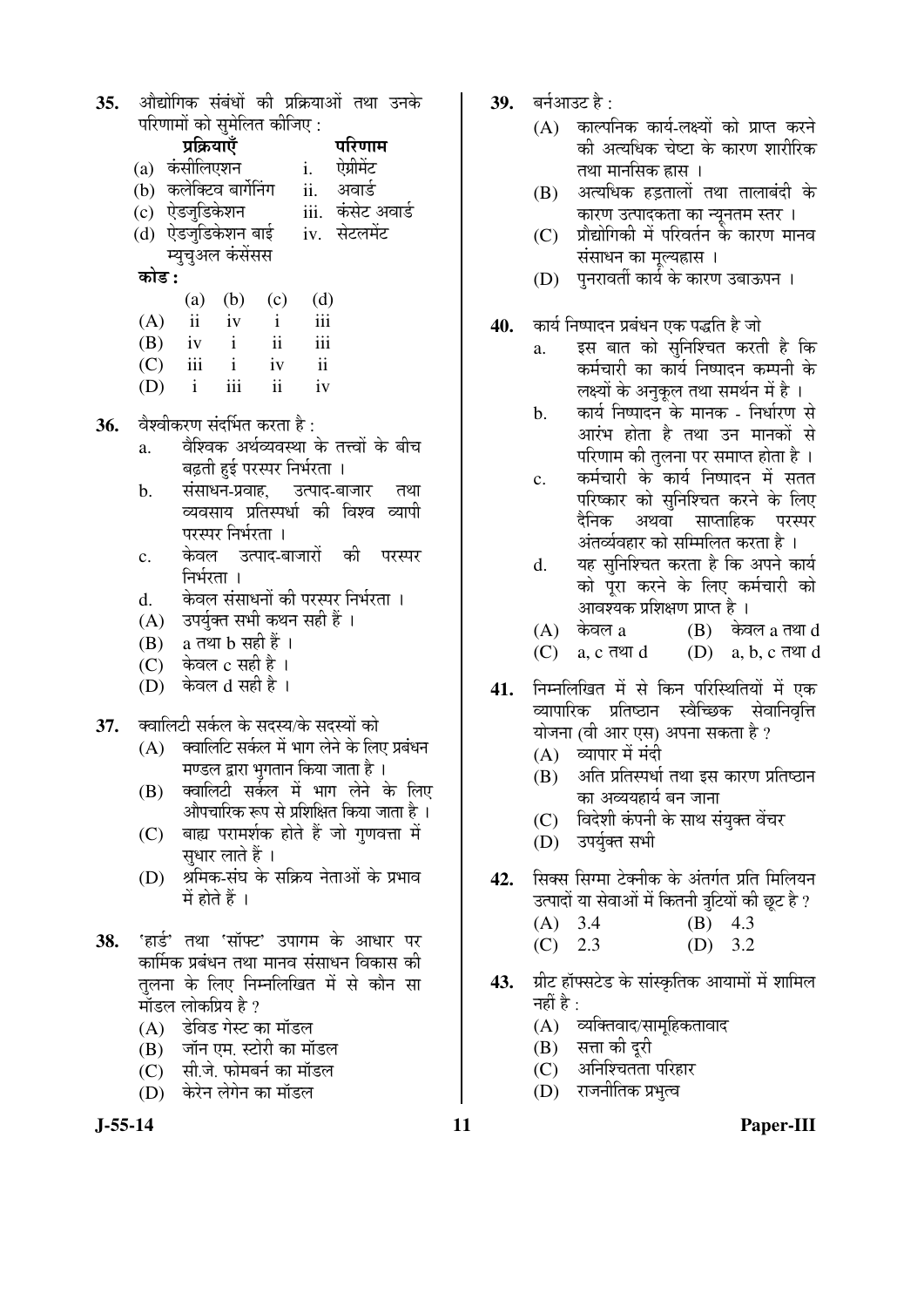- **44.** Which of the following does not help in meeting the needs of dual-career couples ?
	- (A) Flexitime<br>(B) Compress
	- Compressed work week
	- (C) Job sharing
	- (D) Life-cycle accounts
- **45.** A polycentric organization has
	- (A) Parent country oriented approach.
	- (B) Host country oriented approach<br>(C) Global approach.
	- Global approach.
	- (D) Third country oriented approach.
- **46.** A multicultural organization
	- (A) reflects interests of diverse socio – cultural groups in its mission and operations.
	- (B) is committed to eradicate social oppression in all forms within the organization.
	- (C) includes members of diverse cultural and social groups in decision making.
	- (D) All of the above.
- **47.** Who popularized Quality of work life as a global phenomena ?
	- (A) T.V. Rao, Biju Varkkey and Hasmukh Adhia.
	- (B) James Austin, Peter Villanova and Hugh Hindwar.
	- (C) Einar Thorsrud, Fred Emery and Eric Tryst.
	- (D) Richard Reilly, James Smithy and Nicholas Vasilopolous.

#### **48.** Match the following :

|     | <b>Books</b>                             |                           | <b>Authors</b>  |
|-----|------------------------------------------|---------------------------|-----------------|
|     | (a) Competitive                          | $\overline{\mathbf{1}}$ . | Peter Senge     |
|     | Advantage                                |                           |                 |
|     | (b) Competing                            |                           | ii. Douglas     |
|     | for Future                               |                           | Murray          |
|     |                                          |                           | McGregor        |
| (c) | Fifth<br>The                             |                           | iii. Michael E. |
|     | Discipline                               |                           | Porter          |
| (d) | The Human iv. C.K.                       |                           |                 |
|     | Side of                                  |                           | Prahallad and   |
|     | Enterprise                               |                           | Gary Hamel      |
|     | (b)<br>(a)                               | (c)                       | (d)             |
| (A) | iii<br>iv                                | $\mathbf{i}$              | $\mathbf{ii}$   |
| (B) | $\overline{\mathbf{ii}}$<br>$\mathbf{i}$ | iii                       | iv              |
| (C) | iii<br>1V                                | ii                        | i               |
|     | iii<br>1V                                | 11                        | i               |
|     |                                          |                           |                 |

Paper-III **12** J-55-14

- 49. What is the full form of SOCDM which characterizes Toyota Perfection ?
	- (A) Systematic, Questioning, Comparing, Discussing, Measurement.
	- (B) Statistical, Qualitative, Comprehensive, Directive, Measurement.
	- (C) Systematic, Qualitative, Collaborative, Diversifying, Monitoring.
	- (D) Safety, Quality, Cost, Delivery, Morale.
- **50.** Who gave the concept of 'Life-<br>Positions' in the context of the context Transactional Analysis ?
	- (A) Eric Berne
	- (B) Thomas A. Harris
	- (C) Joseph Lufth and Harry Inghams
	- (D) Jay Galbraith
- **51.** Who developed the 'Managerial Grid' on the basis of Ohio State Study ?
	- (A) Rensis Likert.
	- (B) Lewin, Lippitt and White.
	- (C) Robert Blake and Jane S. Mouton.
	- (D) Victor Vroom and Phillip Yetton.
- **52.** In India, the scheme of workers' education operates at which levels ?
	- (A) National
	- (B) Regional
	- (C) Unit/Village
	- (D) All of the above
- **53.** A virtual organization has which of the following elements ?
	- a. E-mail integration and office systems integration.
	- b. Information technology.
	- c. Mobile data.
	- d. Voice mail alert.
	- (A) only a (B) a and b<br>(C) a, b and c (D) a, b, c a
	- $(D)$  a, b, c and d
- **54.** Dejobbing means
	- a. broadening responsibilities of jobs. b. another form of retrenchment. c. limiting the chances of lay offs.
	- d. downsizing the organization.
	- (A) only a  $(B)$  b and c

 $(C)$  only  $d$   $(D)$  b, c and d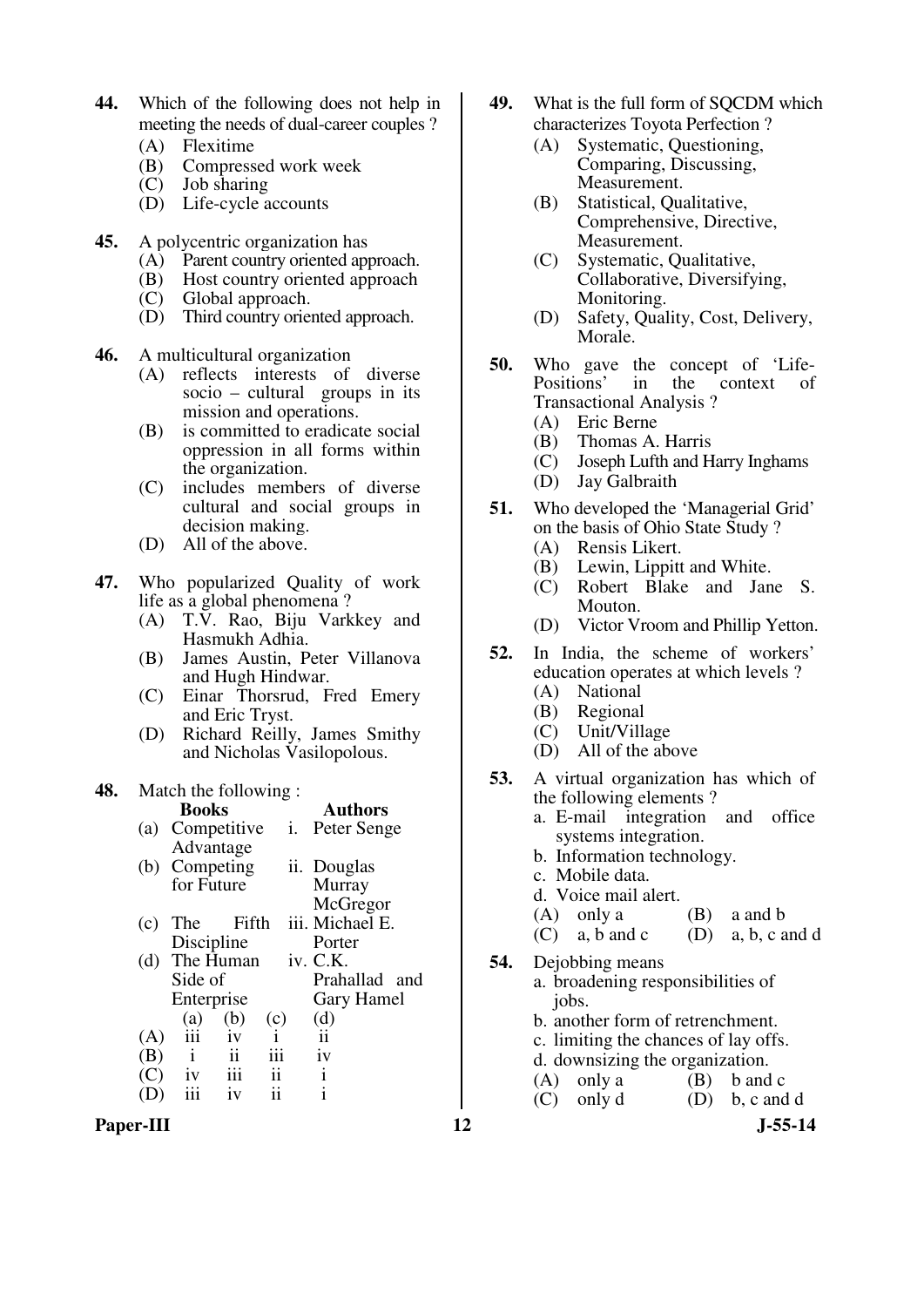- 44. पति-पत्नी दोनों के नौकरी में होने की स्थिति में निम्नलिखित में से कौन सा उनक<u>ी</u> आवश्यकताओं की पूर्ति में सहायक नहीं होता ?<br>(A) फ्लेक्सीटाइम (कार्य समय में लचीलापन)
	- णलेक्सीटाइम<sup>ॅ</sup>(कार्य समय में लचीलापन)
	- $\overline{B}$ ) संपीडक कार्य सप्ताह<br>(C) कार्य सहभागिता
	- कार्य सहभागिता (D) जीवन-चक्र खाता
- 45. पॉलीसेंटिक संगठन में होता है :
	-
	- (A) पूल देश परक उपागम<br>(B) मेजबान देश परक उपा (B) मेंजबान देश परक उपागम<br>(C) वैश्विक उपागम
	- वेश्विक उपागम
	- (D) तृतीय देश परक उपागम
- **46.** एक बहुसांस्कृतिक संगठन :<br>(A) अपने मिशन तथा र
	- ँअपने मिशन तथा संक्रियाओं में विविध सामाजिक सांस्कृतिक समूहों के हितों को <u>ठ</u>करा देता है ।
	- (B) संगठन के अंदर समस्त प्रकार के दमन के उन्मलन के प्रति प्रतिबद्ध होता है ।
	- (C) निर्णय लेने के कार्य में विविध सांस्कृतिक तथा सामाजिक समहों के सदस्यों को शामिल करता है ।
	- (D) उपर्युक्त सभी ।
- 47. कार्य जीवन की गुणवत्ता को निम्नलिखित में से किनके द्वारा वैश्विंवक परिघटना के रूप में लोकप्रिय बनाया गया ?
	- (A) टी.वी. राव, बीज वरकी तथा हसम्ख अढिया
	- (B) जेम्स ऑस्टीन, पीटर विलानोवा तथा ह्यज हिंडवार
	- (C) आइनर थोसर्ड, फ्रेड एमरी तथा एरिक टिस्ट
	- (D) रिचर्ट रेली, जेम्स स्मिथी तथा निकोलस वेसिलोपोलस

## 48. निम्नलिखित को समेलित कीजिए :

|       |                              |                         |                           |                | लेखक                      |
|-------|------------------------------|-------------------------|---------------------------|----------------|---------------------------|
| (a)   | <b>पुस्तकें</b><br>कंपिटिटिव |                         |                           | $\mathbf{i}$ . | पीटर सेनो                 |
|       | ऐडवांटिज                     |                         |                           |                |                           |
| (b)   | कंपीटिंग फॉर                 |                         |                           | ii.            | डुग्लास मूरे<br>मैकग्रेगर |
|       | फ्यचर                        |                         |                           |                |                           |
|       | (c) दि फिफ्थ डिसिप्लीन       |                         |                           |                | iii. माइकेल ई. पोर्टर     |
|       | (d) दि ह्यूमेन साइड          |                         |                           |                | iv. सी.के. प्रहलाद        |
|       | ऑफ इंटरप्राइज                |                         |                           |                | और गैरी हैमेल             |
| कोड : |                              |                         |                           |                |                           |
|       | $\frac{a}{i}$                | (b)                     | (c)                       | (d)            |                           |
| (A)   |                              | iv                      | $\mathbf{i}$              | ii             |                           |
| (B)   | $\mathbf{i}$                 | $\overline{\mathbf{u}}$ | $\overline{\mathbf{iii}}$ | iv             |                           |
| (C)   | iv                           | iii                     | $\ddot{\rm n}$            | $\mathbf{i}$   |                           |
|       | iii                          | iv                      | $\ddot{\mathbf{i}}$       | $\mathbf{i}$   |                           |

- 49. एस क्य सी डी एम. जो टोयोटा परिपर्णता को अभिलक्षित करता है, का पूर्ण रूप क्या है ?<br>(A) सिस्टेमेटिक. क्वेश्चनिंग. कंपेयरिंग.
	- (A) सिस्टेमेटिक, डिस्कसिंग, मेजरमेंट
	- $(B)$  स्टैटिस्टिकल, क्वालिटेटिव, कंप्रिहेंसिव, डाइरेक्ट, मेजरमेंट
	- $(C)$  सिस्टेमेटिक क्वालिटेटिव कोलाबोरेटिव, डाइवर्सिफाइंग, मोनिटरिंग
	- (D) सेफ्टी, क्वालिटी, कॉस्ट, डेलिवरी, मोरेल
- 50. <u>'टांजेक्शनल अनेलिसिज' के संदर्भ में 'लाइफ</u> पोजीशंज' की अवधारणा किस द्वारा दी गई है ?
	- $(A)$  एरिक बर्नी
	- (B) थॉमस ऐ. हेरिस
	- (C) जोसेफ लफ्थ और हेरी इंघम्स
	- (D) जे गालब्रेथ
- 51. 'ओहायो स्टेट स्टडी' के आधार पर 'मैनेजेरियल ग्रिड' (प्रबंधकीय जालक) का विकास किसने किया ?
	- $(A)$  रेंसिस लिकर्ट
	- (B) लेविन, लिपिट तथा व्हाइट
	- (C) राबर्ट ब्लेक तथा जेन एस. मोटोन
	- (D) विक्टर व्रम तथा फिलिप येटोन
- **52.** भारत में वर्कर्स एजुकेशन की योजना किस स्तर पर चलाई जाती है ?
	- (A) राष्ट्रीय (B) क्षेत्रीय
	- (C) इकाई/ग्राम (D) उपर्युक्त सभी
- **53.** एक वर्चुअल ऑर्गेनाइजेशन निम्नलिखित में से कौन से तत्त्व होते हैं ?
	- a. ई-मेल एकीकरण तथा ऑफिस सिस्टम्स एकीकरण ।
	- b. सचना प्रौद्योगिकी
	- c. ` मोबाइल डेटा
	- d. वॉइस मेल एलर्ट<br>(A) केवल a
	- $(A)$  केवल a  $(B)$  a तथा b
	- $(C)$  a,  $b \overline{d}$  and  $(C)$  a,  $b, c \overline{d}$  and
- **54.** 'डिजॉबिंग' का अर्थ है:
	- a. कार्य के दायित्वों को व्यापक बनाना ।
	- b. छँटनी का एक रूप ।
	- c. 'ले ऑफ्स' को सीमित रखना ।
	- d. संगठन के कर्मचारियों की संख्या कम  $\overline{a}$
	- $(A)$  केवल a  $(B)$  b तथा c
	- $(C)$  केवल  $d$   $(D)$  b,  $c$  तथा  $d$

**J-55-14 13 Paper-III**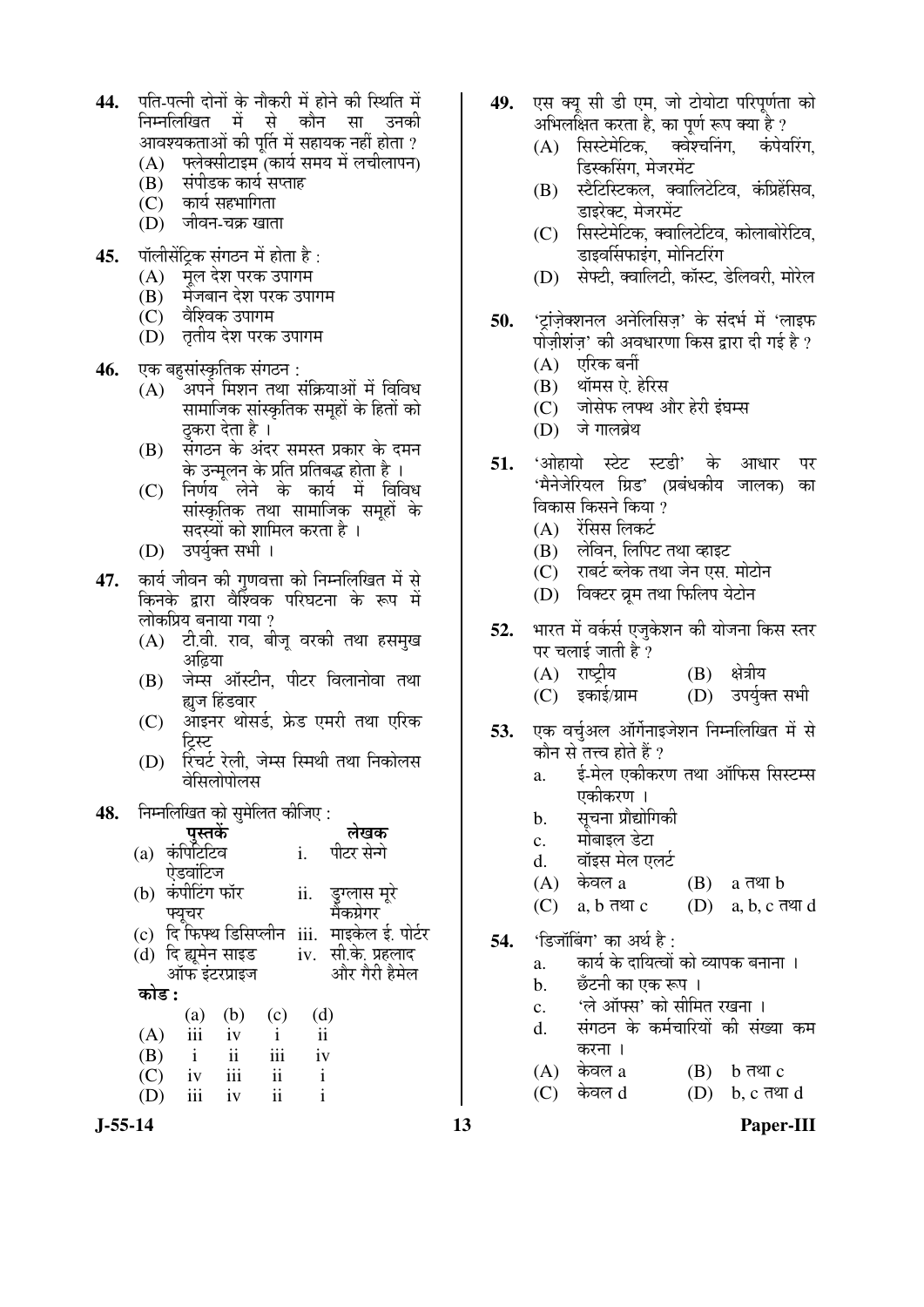- **55.** Total Quality Management is a
	- (A) responsibility of quality management staff to identify and solve quality related problems.
	- (B) commitment to quality that goes beyond internal company issues to suppliers and customers.
	- (C) system where top management takes decisions.
	- (D) procedure which involves quantitative tools exclusively for quality improvements.
- **56.** Employee compensation was denied by the employer on the pretext of certain traditional doctrines. Which of the following is/are part of those doctrines ?
	- a. Doctrine of Assumed Risk.
	- b. Doctrine of Contributory negligence.
	- c. Doctrine of Common employment and fellow servants' responsibility.
	- d. Doctrine of Employer's Right.
	- $(A)$  a, b, d  $(B)$  a, b, c
	- (C) b, c, d  $(D)$  c
- **57.** Which out of the following is/are reasons for the low efficacy of ILO ?
	- a. The recommendations made by ILO are just advisory notes.
	- b. The conventions are not binding unless the member countries ratify them.
	- c. There is no power with ILO to instruct the member countries to adopt its recommendations and conventions.
	- d. The local conditions of the member countries are a constraint.
	- $(A)$  a, b  $(B)$  b
	- (C) a, b, c (D) a, b, c, d
- **58.** As per latest amendment of Industrial Disputes Act, in 2010 what is the wage limit of a 'workman' to be covered under the Act and what was the earlier limit ?
	- (A)  $\bar{\tau}$  10,000 per mensem enhanced from  $\bar{x}$  1,600 per mensem.
	- (B)  $\bar{\tau}$  10,000 per mensem enhanced from  $\bar{\tau}$  3,600 per mensem.
	- (C) ₹ 5,000 per mensem enhanced from  $\bar{\bar{\xi}}$  1,600 per mensem.
	- (D) ₹ 7,500 per mensem enhanced from  $\bar{\bar{\xi}}$  3,600 per mensem.
- **59.** Which of the following historical reasons were responsible for the enactment of the Trade Unions Act ?
	- a. Formation of ILO. b. Emergence of Provincial Governments.
	- c. The strike spearheaded by the Labour Buckingham & Carnatic Mills.
	- d. The ascendance of Labour Party to the British Government as the ruling party.
	- (A)  $a, c$  (B)  $b, c$  (C)  $a, c, d$  (D)  $b, c, d$  $(C)$  a, c, d
- **60.** Match the following Committee/ Commissions with the chairpersons.

|     |     |              | <b>Committee/</b>                   |                     |               | <b>Chairpersons</b>                   |
|-----|-----|--------------|-------------------------------------|---------------------|---------------|---------------------------------------|
|     |     |              | <b>Commissions</b>                  |                     |               |                                       |
|     |     |              | (a) Royal Commi-                    |                     |               | i. P.B.                               |
|     |     |              |                                     | ssion on Labour     |               | Gajendra                              |
|     |     |              |                                     |                     |               | gadkar                                |
|     |     |              | (b) Labour Investi-                 |                     | ii.           | J.H.                                  |
|     |     |              |                                     | gation Committee    |               | Whitley                               |
|     |     |              |                                     |                     |               | (c) First National iii. Ravindra      |
|     |     |              |                                     | Commission on       |               | Verma                                 |
|     |     | Labour       |                                     |                     |               |                                       |
|     |     |              |                                     | (d) Second National |               | iv. W.A. Rege                         |
|     |     |              |                                     | Commission on       |               |                                       |
|     |     | Labour       |                                     |                     |               |                                       |
|     |     | (a)          | (b)                                 | (c)                 | $\frac{d}{d}$ |                                       |
|     | (A) |              | $ii \quad i$                        | iv                  |               |                                       |
|     | (B) |              | $\overline{1}$ iv $\overline{1}$ ii | iii                 | $\,$ i        |                                       |
|     |     |              | $\overrightarrow{C}$ ii iv i        |                     | iii           |                                       |
|     | (D) | iii          | $\mathbf{i}$                        | iv                  | $\mathbf{ii}$ |                                       |
| 61. |     |              |                                     |                     |               | In which year the first Factories Act |
|     |     | was enacted? |                                     |                     |               |                                       |
|     |     |              |                                     |                     |               |                                       |

 (A) 1881 (B) 1891 (C) 1911 (D) 1948

Paper-III **14** J-55-14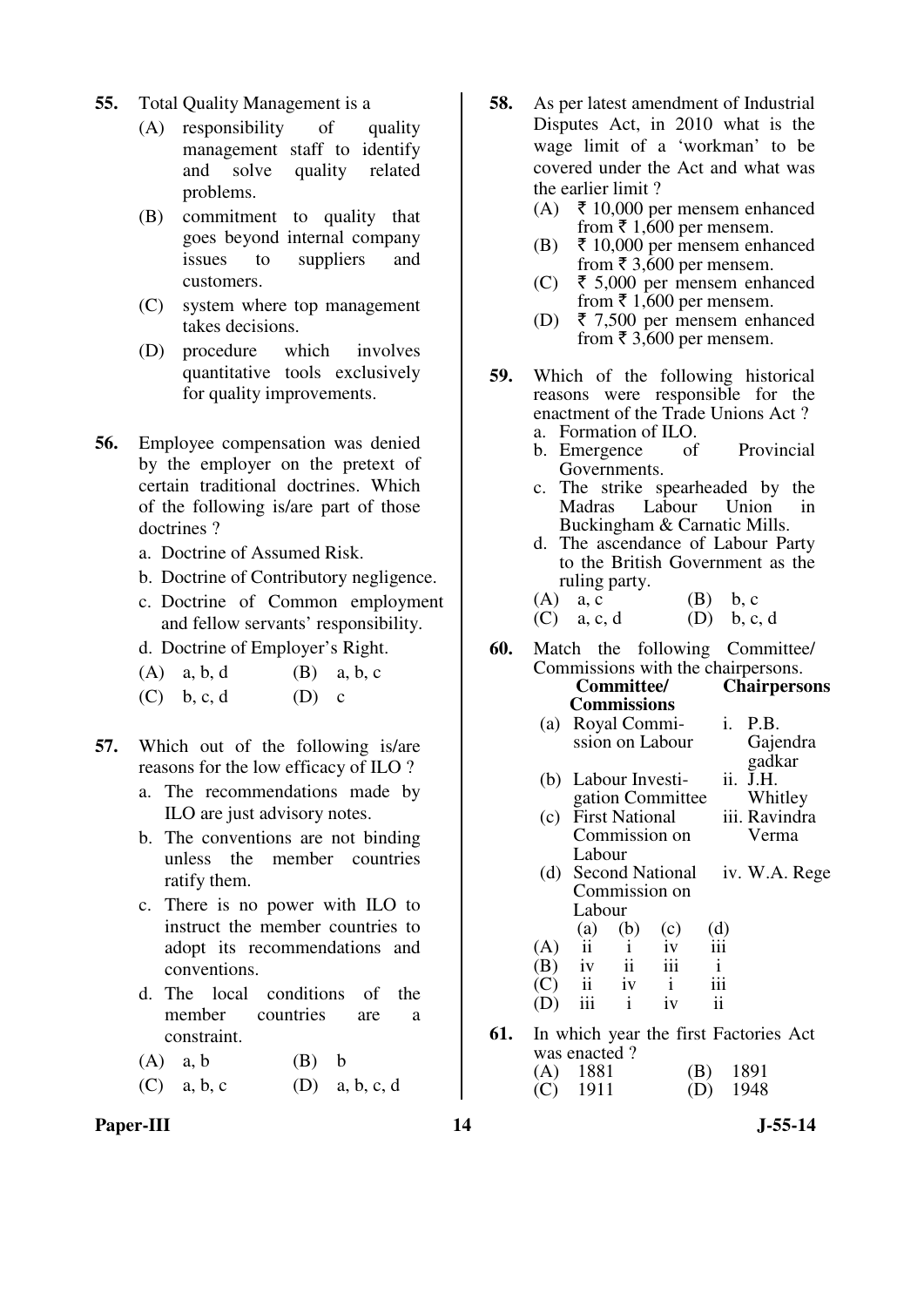- 55. सम्पूर्ण गुणवत्ता प्रबंधन है:
	- $(A)$  गणवत्ता से संबंधित समस्याओं को पहचानने तथा उनको सुलझाने की गुणवत्ता प्रबंधन कर्मचारियों का दायित्व ।
	- (B) उस गणवत्ता के प्रति प्रतिबद्धता जो कम्पनी के बाहर आपर्तिकर्ताओं तथा उपभोक्ताओं तक जा रही है ।
	- $(C)$  एक प्रणाली जिसमें शीर्ष प्रबंधन निर्णय लेता है ।
	- (D) प्रक्रिया जिसमें गणवत्ता में परिष्कार लाने के लिए गुणात्मक उपकरण समाविष्ट हैं ।
- **56.** कतिपय परंपरागत मतों का बहाना बनाकर <u>नियोक्ता ने कर्मचारी को प्रतिकर से वंचित कर</u> दिया । निम्नलिखित में से कौन सा/से मत इस प्रकार का/के मत है/हैं ?
	- a. अनुमानित खतरे का मत
	- b. योगदायी गफलत का मत
	- c. समान नियोजन तथा सह-सेवकों के दायित्व का मत
	- d. नियोक्ता के अधिकार का मत
	- $(A)$  a, b, d  $(B)$  a, b, c
	- (C) b, c, d  $(D)$  c
- 57. आई एल ओ की न्यून कार्यक्षमता का कारण निम्नलिखित में से कौन सा/से है/हैं ?
	- a. आई एल ओ द्वारा दी गई सिफारिशें केवल परामर्शदायी टिप्पणियाँ हैं ।
	- b. परिपाटियाँ बाध्यकारी नहीं होतीं जब तक सदस्य देश औपचारिक रूप से उनकी पछि नहीं कर देते ।
	- c. आई एल ओ के पास ऐसी कोई शक्ति नहीं है जिसके अंतर्गत वह आई एल ओ की सिफारिशों तथा कंवेशन्स को अपनाने के लिए सदस्य देशों को अनुदेश दे सके ।
	- d. सदस्य देशों की स्थानीय स्थितियाँ बाधक बनती है ।
	- $(A)$  a, b  $(B)$  b
	- (C) a, b, c (D) a, b, c, d
- **J-55-14 15 Paper-III**
- 58. ओद्योगिक विवाद अधिनियम के नवीनतम संशोधन के अनुसार वर्ष 2010 में एक 'कर्मकार' की मजदुरी की सीमा क्या तय की गई है और पहले क्या थी ?
	- $(A) \quad \xi \, 10,000$  प्रति मास. जो पहले रू 1,600 प्रति मास थी।
	- $(B)$   $\bar{\bar{\xi}}$  10,000 प्रति मास, जो पहले रू 3,600 प्रति मास थी।
	- $(C)$   $\bar{\bar{\zeta}}$  5,000 प्रति मास, जो पहले रू 1,600/- प्रति मास थी।
	- $(D)$   $\bar{\bar{\zeta}}$  7,500/- प्रति मास, जो पहले ₹ 3,600/- प्रति मास थी।
- 59. व्यवसाय संघ अधिनियम को पारित किये जाने के पीछे ऐतिहासिक कारण निम्नलिखित में से कौन से थे  $\overline{v}$ 
	- a. आई एल ओ की स्थापना
	- b. प्रांतीय सरकारों का उदभव
	- c. मद्रास लेबर यनियन द्वारा बकिंघम ऐण्ड ंकर्नाटिक मिल्स में हडताल शरू करना ।
	- d. जिटेन की सरकार पर रूलिंग पार्टी के रूप में लेबर पार्टी का सत्तारूढ़ होना
	- (A) a, c  $(B)$  b, c
	- (C) a, c, d  $(D)$  b, c, d
- **60.** निम्नलिखित समितियों/आयोगों को उनके अध्यक्षों के साथ सुमेलित कीजिए :

| समिति/आयोग                              |              | अध्यक्ष        |
|-----------------------------------------|--------------|----------------|
| a. रोयल कमीशन ऑन                        | $\mathbf{i}$ | पी.बी. गजेंद्र |
| लेबर                                    |              | गडकर           |
| b. लेबर इंवेस्टीगेशन कमिटी ांi. जे. एच. |              |                |
|                                         |              | व्हाइटले       |
|                                         |              |                |

c. प्रथम राष्ट्रीय श्रम आयोग iii.रवीन्द्र वर्मा d. द्वितीय राष्ट्रीय श्रम आयोग iv. डब्ल्यू. ए. रेगे 󜅐ݟ **:** 

|     | a                       | b                   | $\mathbf{c}$     | d            |
|-----|-------------------------|---------------------|------------------|--------------|
| (A) | $\ddot{\mathbf{i}}$     | $\mathbf{i}$        | iv               | iii          |
| (B) | iv                      | $\ddot{\mathbf{i}}$ | $\overline{111}$ | $\mathbf{i}$ |
| (C) | $\overline{\mathbf{u}}$ | iv                  | $\mathbf{i}$     | iii          |
| (D) | iii                     | $\mathbf{i}$        | iv               | ii           |

61. प्रथम कारखाना अधिनियम निम्नलिखित में से किस वर्ष पारित हुआ था ?

| $(A)$ 1881 | $(B)$ 1891 |
|------------|------------|
| $(C)$ 1911 | $(D)$ 1948 |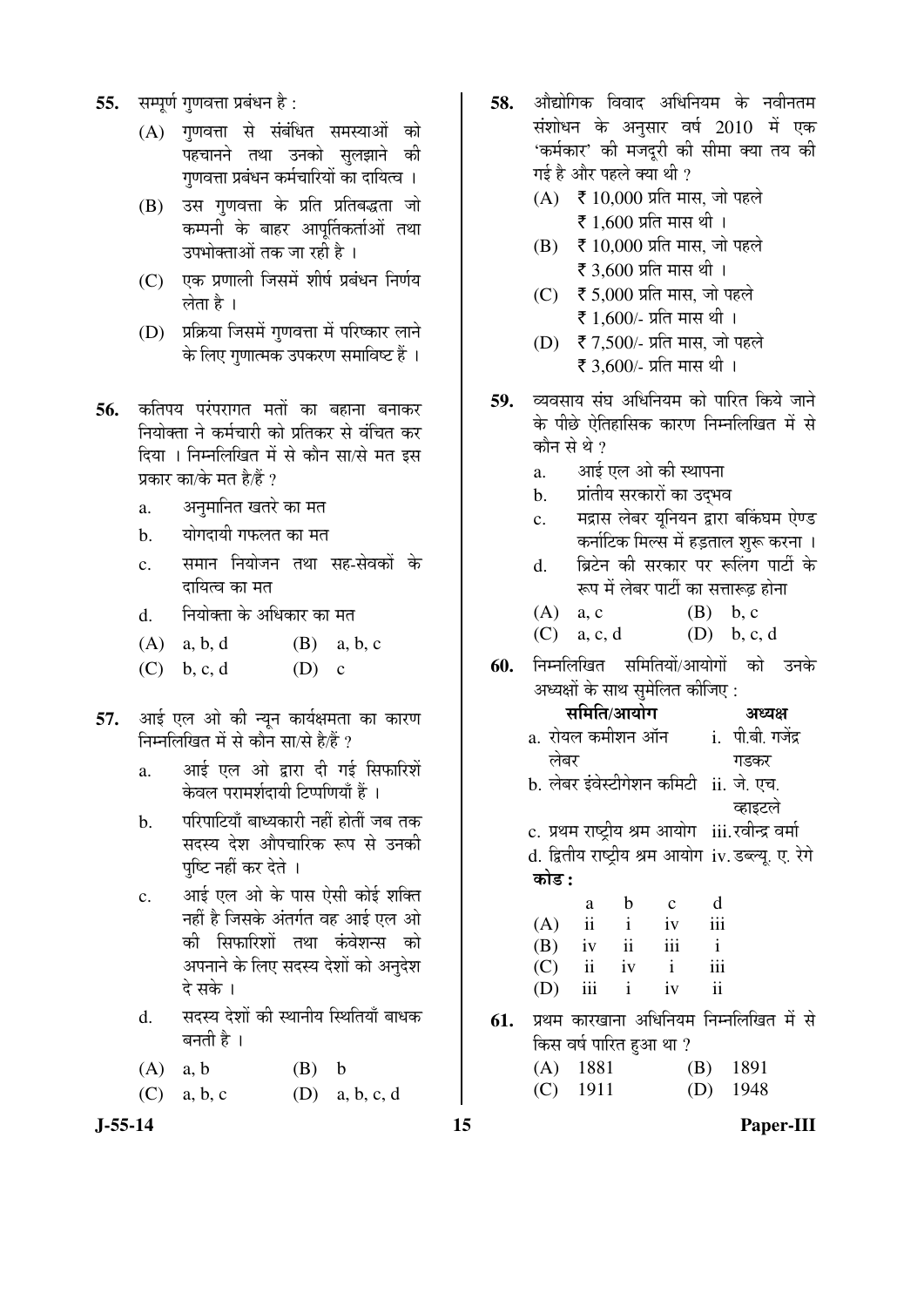- **62.** The principle of social justice regulating labour legislations which envisages the policy that "All human beings irrespective of race, creed or sex have the right to pursue both their material well-being, and their spiritual development in conditions of freedom and dignity, of economic security and equal opportunity" was propagated by
	- a. The Philadelphia chapter<br>b. The Magna Carta
	- b. The Magna Carta<br>c. The Constitution
	- c. The Constitution of India
	- The League of Nations
	- (A) Only a (B) Both a and c<br>(C) a, b, c (D) a, c, d
	- $(D)$  a, c, d
- **63.** Which of the following statements about implementation machinery of Labour legislation is/are not true ?
	- a. The State Government is the appropriate authority to implement Labour Legislations in the jurisdiction of the State.
	- b. The State Government is the appropriate implementing authority of Labour Legislation even for Central Government Organizations located in the State.
	- c. The State Government has no authority to implement Labour Legislations in the Central Government Organisations even though they are located in the state.
	- d. The Central Government can over rule the State Government in implementing Labour Legislations in any organization irrespective of their location.
	- (A)  $b, d$  (B)  $a, d$
	- (C) b, c, d  $(D)$  a, b, d
- **64. Assertion (A) :** National Renewal Fund (NRF) to train the worker's rendered unemployed and displaced due to restructuring was created as a sequel to new economic policy, was neither adequate nor used properly.
	- **Reason (R) :** Voluntary Retirement Schemes introduced by Public Sector Undertakings diverted much of the NRF.

- $(A)$  Both  $(A)$  and  $(R)$  are wrong.
- (B) (A) is right,  $(R)$  is wrong.<br>(C) (A) is wrong,  $(R)$  is right.
- $(A)$  is wrong,  $(R)$  is right.
- $(D)$   $(A)$  is right and  $(R)$  validates  $(A)$ .
- 
- **65.** Which of the following statements about labour legislation in India is true ?
	- (A) Labour Legislation is not a part of Social legislation.
	- (B) Labour Legislation is influenced by the Philosophy of Laissez faire.
	- (C) Majority of Legislations are influenced by ILO conventions and recommendations.
	- (D) Labour Legislation in India are largely result of trade union initiatives.
- **66.** Which of the following is the Executive Council of ILO ?
	- (A) International Labour Conference.
	- (B) International Labour Office
	- (C) International Labour Institute
	- (D) The Governing Body
- **67.** Which of the following has the power to apply all or any of the provisions of the Factories Act to certain premises ?
	- (A) The Chief Inspector of Factories of a State.
	- (B) The Central Government.
	- (C) The State Government.
	- (D) Both Central and State Governments.
- **68.** According to recommendations of Second National Commission on Labour, which of the following must be regarded as 'misconduct' and not as 'Industrial dispute' ?
	- a. Go-slow
	- b. Work-to-rule
	- c. Strike
	- d. Lockout
	- (A) only d  $(B)$  a, b, c
	- $(C)$  a and b  $(D)$  only a

- Paper-III **16** J-55-14
	-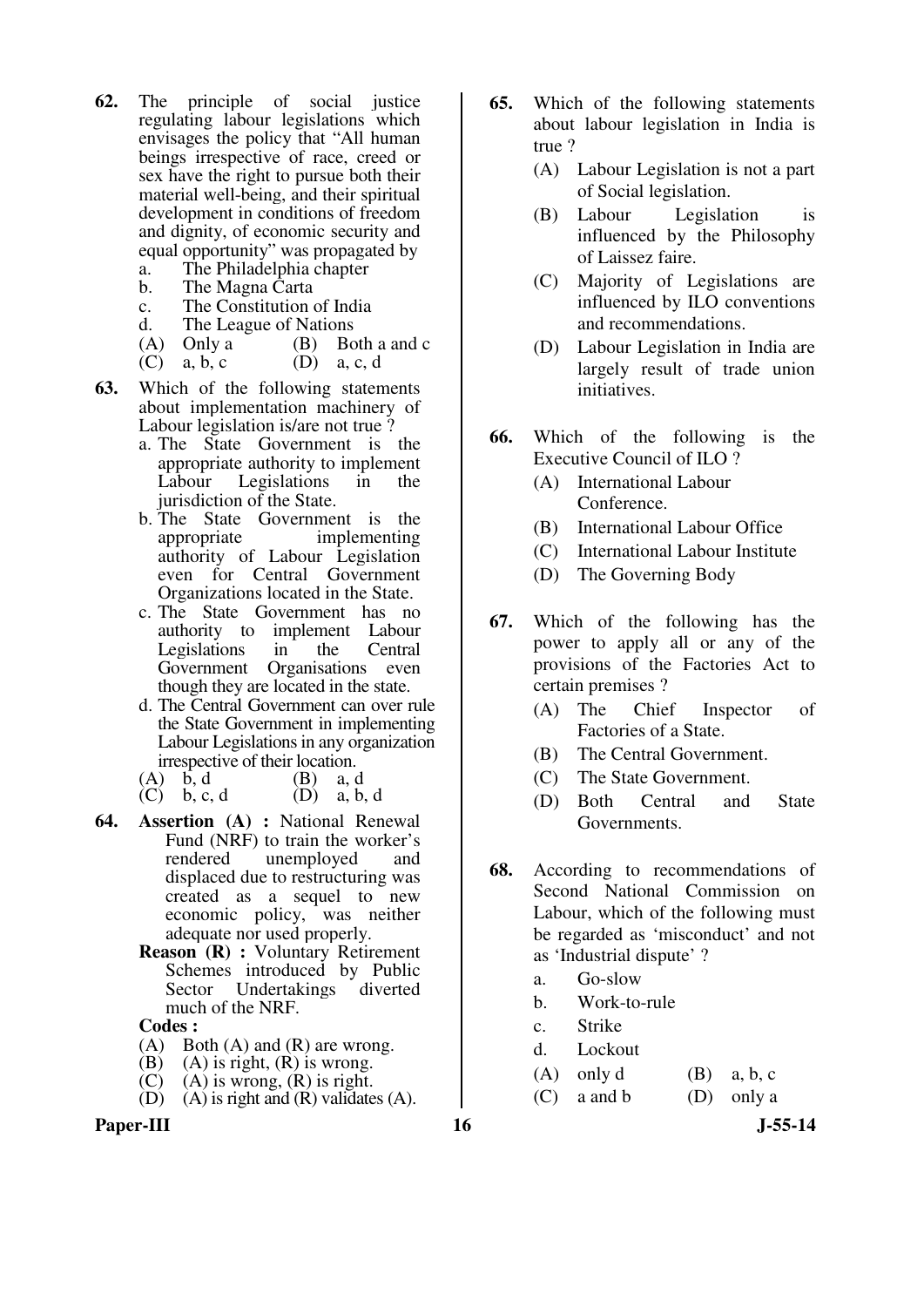- **62.** "सभी व्यक्तियों चाहे उनकी प्रजाति, पंथ या लिंग कछ भी हो – को स्वतंत्रतापूर्ण एवं गरिमायुक्त वातावरण तथा आर्थिक सरक्षा एवं समान अवसर की स्थिति, भौतिक कल्याण तथा आध्यात्मिक विकास का अनसरण करने का अधिकार है ।'' - उपर्यक्त कथन में निहित श्रम संबंधी विधान को विनियमित करने वाले सामाजिक न्याय के
	- <u>सिद्धान्त की नीति का प्रचार-प्रसार किया गया :</u>
	- a. दि फिलेडेल्फिया चैप्टर द्वारा<br>b. दि मैग्ना कार्टा द्वारा
	- दि मैग्ना कार्टा द्रारा c. भारतीय संविधान द्वारा
	-
	- d. दि लीग ऑफ नेशंस द्वारा<br>(A) केवल a (B)  $(A)$  केवल a  $(B)$  a तथा c दोनों

(C) a, b, c  $(D)$  a, c, d

- 63. श्रम अधिनियम के कार्यान्वयन के संबंध में निम्नलिखित में से कौन से कथन सही नहीं हैं / है ?
	- a. राज्य के अधिक्षेत्र के अंतर्गत राज्य सरकार श्रम अधिनियम का कार्यान्वयन करने की समचित सत्ता है ।
	- b. राज्य के अधिक्षेत्र के भीतर स्थित केंद्रीय सरकार के संगठनों पर भी श्रम अधिनियम को लाग करने की समुचित सत्ता राज्य सरकार है ।
	- c. राज्य. सरकार को केंद्रीय सरकार के संगठनों पर श्रम अधिनियम लाग करने का अधिकार नहीं है, चाहे वे राज्य के अधिक्षेत्र में ही क्यों न आते हो ।
	- d. राज्य सरकार द्वारा किसी भी संगठन. चाहे वह कहीं भी स्थित क्यों न हो. पर श्रम अधिनियम को लागू किए जाने को केंद्र सरकार निरस्त कर सकती है ।
	- $(A)$  b, d  $(B)$  a, d
	- (C) b, c, d (D) a, b, d
- 64. अभिकथन (A) : पुनर्संरचना के कारण बेरोजगार और विस्थापित हो गए श्रमिकों को प्रशिक्षित करने के लिए नवीन आर्थिक नीति के उत्तर - प्रयास के रूप में स्थापित नेशनल रिन्यअल फण्ड (एनआरएफ) न तो पर्याप्त था न ह<u>ी</u> उसका समचित उपयोग हुआ ।
	- **तर्क (R) :** सार्वजनिक क्षेत्र के उद्यमों में लागू की गई स्वैच्छिक सेवा निवृत्ति योजनाओं के कारण एन आर एफ का अत्यधिक धन पथांतरित हो गया ।
	- कूट :<br>(A)
	- $(A)$  (A) तथा (R) दोनों गलत हैं ।<br>(B) (A) सही है (R) गलत है ।
	- (A) सही है (R) गलत है ।
	- $(C)$  (A) गलत है (R) सही है। (D) (A) सही है, तथा (R), (A) को सत्यापित करता है ।
- **65.** भारत में श्रम विधायन के संबंध में कौन सा कथन सही है $\overline{?}$ 
	- $(A)$  श्रम विधायन, सामाजिक विधायन का भाग नहीं है ?
	- (B) श्रम विधायन, अहस्तक्षेप के दर्शन से प्रभावित है ।
	- $(C)$  अधिनियमों में से अनेक आई एल ओ के कंवेंशंस तथा सिफारिशों द्रारा प्रभावित हैं ।
	- (D) भारत में श्रम विधायन अधिकार मजदर संघों की पहल के परिणाम हैं ।
- **66.** आई एल ओ की एक्स्क्यूटिव कौंसिल निम्नलिखित में से कौन है ?
	- (A) इंटरनेशनल लेबर कांफ्रेस
	- (B) इंटरनेशनल लेबर ऑफिस
	- (C) इंटरनेशनल लेबर इंस्टीट्यूट
	- (D) दि गवर्निंग बॉडी
- 67. किन्हीं कारखानों के परिसरों में कारखाना अधिनियम के समस्त या किसी प्रावधानों/प्रावधान को लागू करने की शक्ति निम्नलिखित में से किसे है*?* 
	- $(A)$  राज्य के कारखानों का मुख्य निरीक्षक
	- (B) केंद्रीय सरकार
	- (C) राज्य सरकार
	- (D) केंद्रीय तथा राज्य सरकार दोनों
- 68. *द्वितीय राष्ट्रीय श्रम आयोग की सिफारिशों के* अनुसार निम्नलिखित में से किसे/किन्हें अनिवार्य रूप से 'कदाचार' (मिसकंडक्ट) माना जाना चाहिए, 'औद्योगिक विवाद' (इंडस्ट्रियल डिस्प्युट) नहीं ?
	- a. कार्य मंदन (गो-स्लो)
	- b. नियमानुसार कार्य (वर्क-टू-रूल)
	- c. हड़ताल
	- d. तालाबंदी
	- $(A)$  केवल  $d$   $(B)$  a, b, c
	- $(C)$  a, b  $(D)$  केवल a

**J-55-14 17 Paper-III**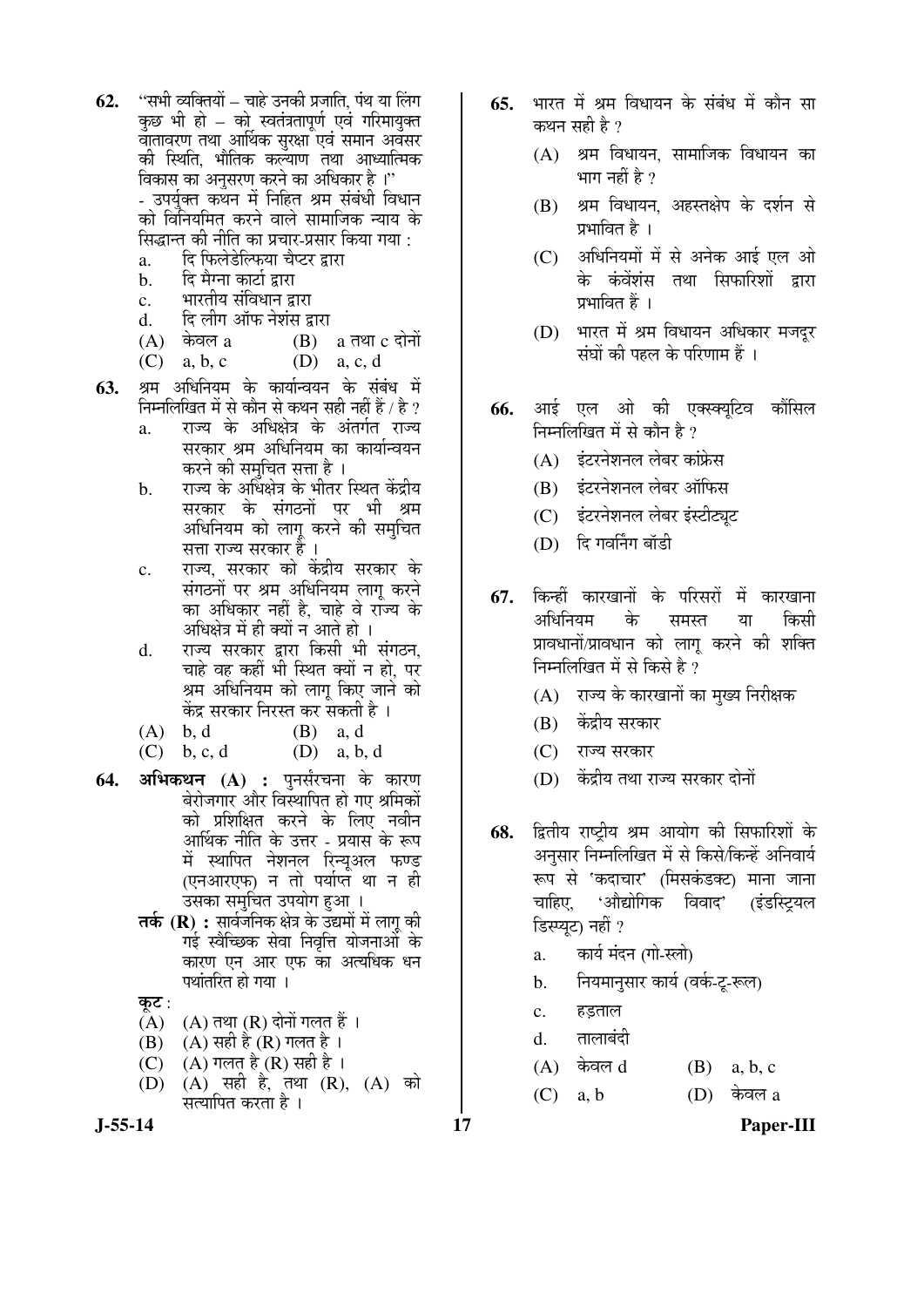- **69.** Which of the following statements are not true in relation to employment of contract labour in any establishment ?
	- a. Supreme Court can abolish contract labour system in any establishment.
	- b. High Court can abolish contract labour and prohibit the principal employer from engaging contract labour where the Government has not abolished the same.
	- c. An appropriate Government and not the court can prohibit the employment of contract labour as per the provisions of law.
	- d. Neither the court nor the appropriate Government can abolish the contract labour in any establishment.
	- (A)  $a, b$  (B)  $a, b, d$ (C) a, b, c (D) a, b, c, d
- **70.** Who is an 'inspector' under the Payment of Wages Act for the purposes of factories in the local limit ?
	- (A) The Inspector appointed by the State Government in respect of such establishments.
	- (B) The Inspector of factories appointed under the Factories Act.
	- (C) The Inspector appointed by the Central Government for the said purpose.
	- (D) The Inspector appointed by the appropriate Government for the said purpose.
- **71. Assertion (A) :** Conciliation machinery in India has been playing a positive role, but often it is not recognized and is considered as avoidable hurdle.
	- **Reason (R) :** Due to the lack of professionalism and objectivity, and susceptibility to political pressures, conciliation becomes ineffective.

- (A) (A) is right, but (R) does not validate (A).
- (B) (A) is correct, but  $(R)$  is wrong.
- $(C)$  (A) is right and  $(R)$  validates  $(A)$ .
- (D) Both (A) and (R) are wrong.
- Paper-III **18** J-55-14
- **72.** Which of the following is not a principle of Labour Legislation ?
	- (A) Social Justice
	- (B) Social Welfare
	- (C) National Economy
	- (D) Control of Environment
- **73.** Which of the following had not been responsible for initiating enactment of labour legislations in India ?
	- a. Colonial Rule
	- b. Adoption of Indian Constitution
	- c. Indian tradition/social system
	- d. Nationalist Movement for freedom
	- (A) a, b  $(B)$  a, b, c (C) a, b, c, d (D) a, b, d
- **74.** Which of the following is not a modification of any existing legislation, but a proposed new legislation by the Second National Commission on Labour ?
	- (A) Child Labour (Prohibition and Regulation) Bill.
	- (B) Labour Management Relations Bill.
	- (C) Small Enterprises (Employment Relations) Act.
	- (D) Unorganized Sector Social Security Act.
- **75.** The Minimum Wages Act in India is the outcome of recommendations of which of the following ?
	- a. Rege Committee
	- b. Indian Labour Conference
	- c. Labour Investigation Committee
	- d. Royal Commission on Labour
	- (A)  $a, b$  (B)  $a, b, d$
	- (C) a, b, c, d (D) a, b, c
		-
-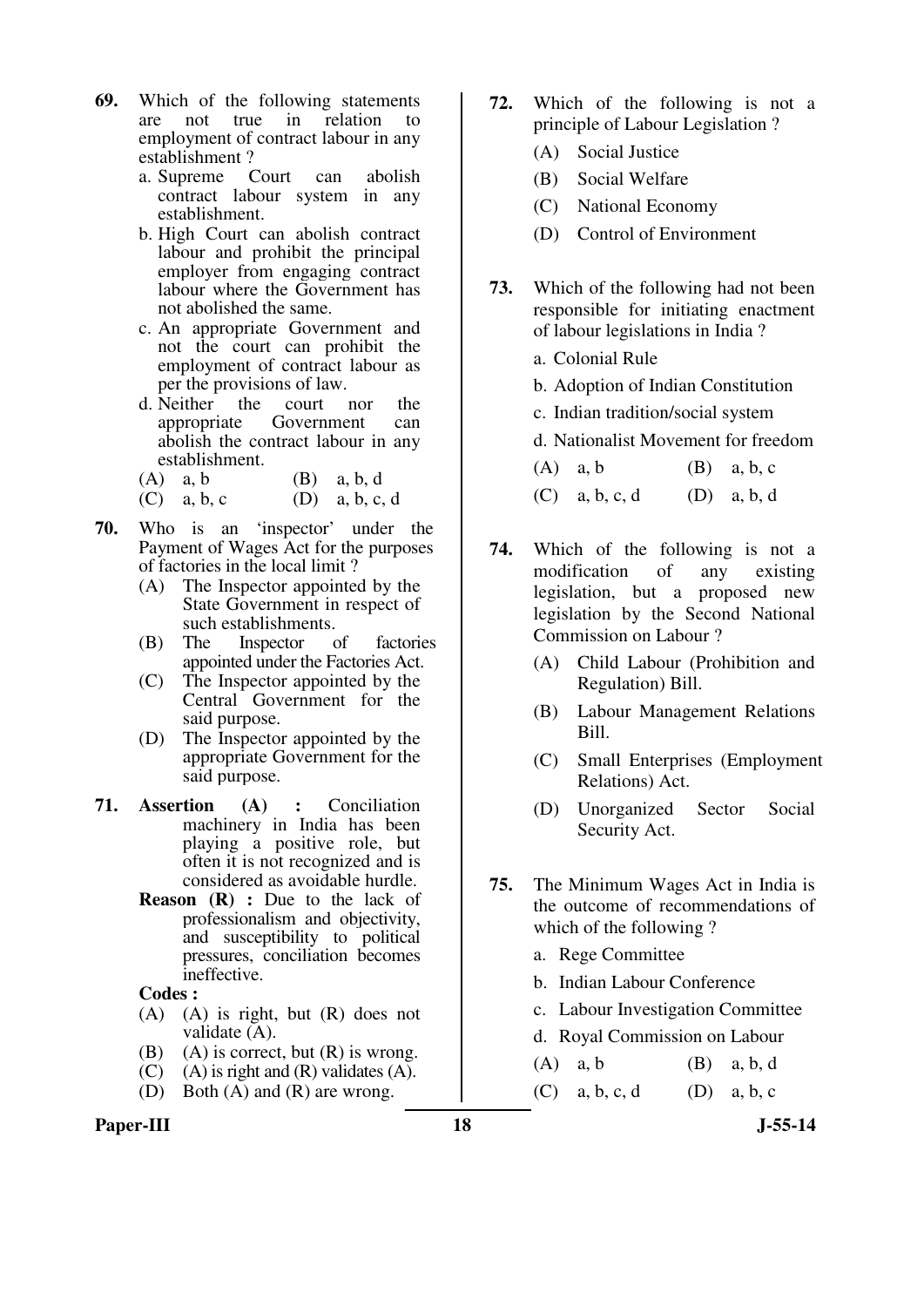- **69.** किसी भी प्रतिष्ठान में कंट्रेक्ट लेबर के नियोजन के संबंध में निम्नलिखित में से कौन सा/से कथन सही नहीं है/हैं ?
	- a. किसी भी प्रतिष्ठान में कंट्रेक्ट लेबर प्रणाली को उच्चतम न्यायालय समाप्त कर सकता है ।
	- b. उच्च न्यायालय कंट्रैक्ट लेबर को समाप्त कर सकता है तथा उन प्रतिष्ठानों में प्रमुख नियोक्ता को कंट्रैक्ट लेबर का नियोजन करने से रोक सकता है जहाँ सरकार ने उसे समाप्त नहीं किया है ।
	- c. कानूनी प्रावधान के अनुसार मुनासिब सरकार, न कि न्यायालय, कंटैक्ट लेबर के नियोजन को रोक सकती है ।
	- d. न तो न्यायालय न ही मुनासिब सरकार किसी प्रतिष्ठान में कंट्रैक्ट लेबर के <u>नियोजन को समाप्त कर सकते हैं ।</u>
	- (A)  $a, b$  (B)  $a, b, d$
	- (C) a, b, c (D) a, b, c, d
- 70. **मजदरी संदाय अधिनियम के अंतर्गत स्थानीय** सीमा में कारखानों के उद्देश्य से एक 'निरीक्षक' कोन हे  $\eta$ 
	- (A) इस प्रकार के प्रतिष्ठानों के लिए राज्य सरकार द्वारा नियुक्त निरीक्षक
	- (B) कारखाना अधिनियम के अंतर्गत नियुक्त कारखाना निरीक्षक
	- (C) उपर्युक्त उद्देश्य से केंद्रीय सरकार द्वारा नियुक्त निरीक्षक
	- (D) उपर्युक्त उद्देश्य से मनासिब सरकार द्वारा नियुक्त निरीक्षक
- **71. अभिकथन (A) :** भारत में सुलहकारी तंत्र सकारात्मक भूमिका निभा रहा है परन्तु बहधा इसे सराहना नहीं मिलती और इसे परिहारणीय बाधा माना जाता है ।
	- **तर्क (R) :** व्यावसायिकता तथा वस्तुनिष्ठता में कमी तथा राजनीतिक दबावों से शीघ्र प्रभावित होने के कारण सुलह निष्प्रभावी हो जाती है ।
	- कूट:
	- (A) (A) सही है, परन्तु (R), (A) को सत्यापित नहीं करता ।
	- $(B)$   $(A)$  सही है, परन्तु  $(R)$  गलत है।
	- $(C)$   $(A)$  सही है परन्तु  $(R)$  को सत्यापित करता है ।
	- $(D)$   $(A)$  तथा  $(R)$  दोनों गलत हैं।
- 72. निम्नलिखित में से कौन सा श्रम विधायन का एक सिद्धांत नहीं है ?
	- $(A)$  सामाजिक न्याय
	- (B) समाज कल्याण
	- (C) राष्ट्रीय अर्थव्यवस्था
	- (D) पर्यावरण का नियंत्रण
- 73. भारत में श्रम विधायन के अधिनियम में निम्नलिखित में से किसका योगदान नहीं रहा है ?
	- a. उपनिवेशिय शासन
	- b. भारतीय संविधान का अंगीकरण
	- $c_{\rm i}$  भारतीय पारंपरिक/सामाजिक प्रणाली
	- d. स्वाधीनता हेतु राष्ट्रीयतावादी आंदोलन
	- (A) a, b (B) a, b, c
	- (C) a, b, c, d (D) a, b, d
- 74. निम्नलिखित में से कौन सा किसी मौजूदा विधायन (लेजिस्लेशन) संशोधन नहीं है बल्कि द्वितीय राष्ट्रीय श्रम आयोग में प्रस्तावित एक नया विधायन है ?
	- $(A)$  बाल श्रम (प्रतिषेध और विनियमन) बिल
	- (B) लेबर मैनेजमेंट रिलेशंस बिल
	- (C) स्मॉल इंटरप्राइजेज (इंप्लाइज रिलेशंस) ऐक्ट
	- (D) अनआर्गेनाइज्ड सेक्टर सोशल सिक्युरिटी ऐक्ट
- <mark>75.</mark> भारत का न्यूनतम मजदूरी अधिनियम निम्नलिखित में से किनकी सिफारिशों के परिणामस्वरूप पारित किया गया ?
	- a. रेगे कमिटी
	- b. इंडियन लेबर कांफ्रेंस
	- $c_{\rm i}$  लेबर इंवेस्टिगेशन कमिटी
	- d. रोयल कमीशन ऑन लेबर
	- (A)  $a, b$  (B)  $a, b, d$
	- (C) a, b, c, d (D) a, b, c

**J-55-14 19 Paper-III**